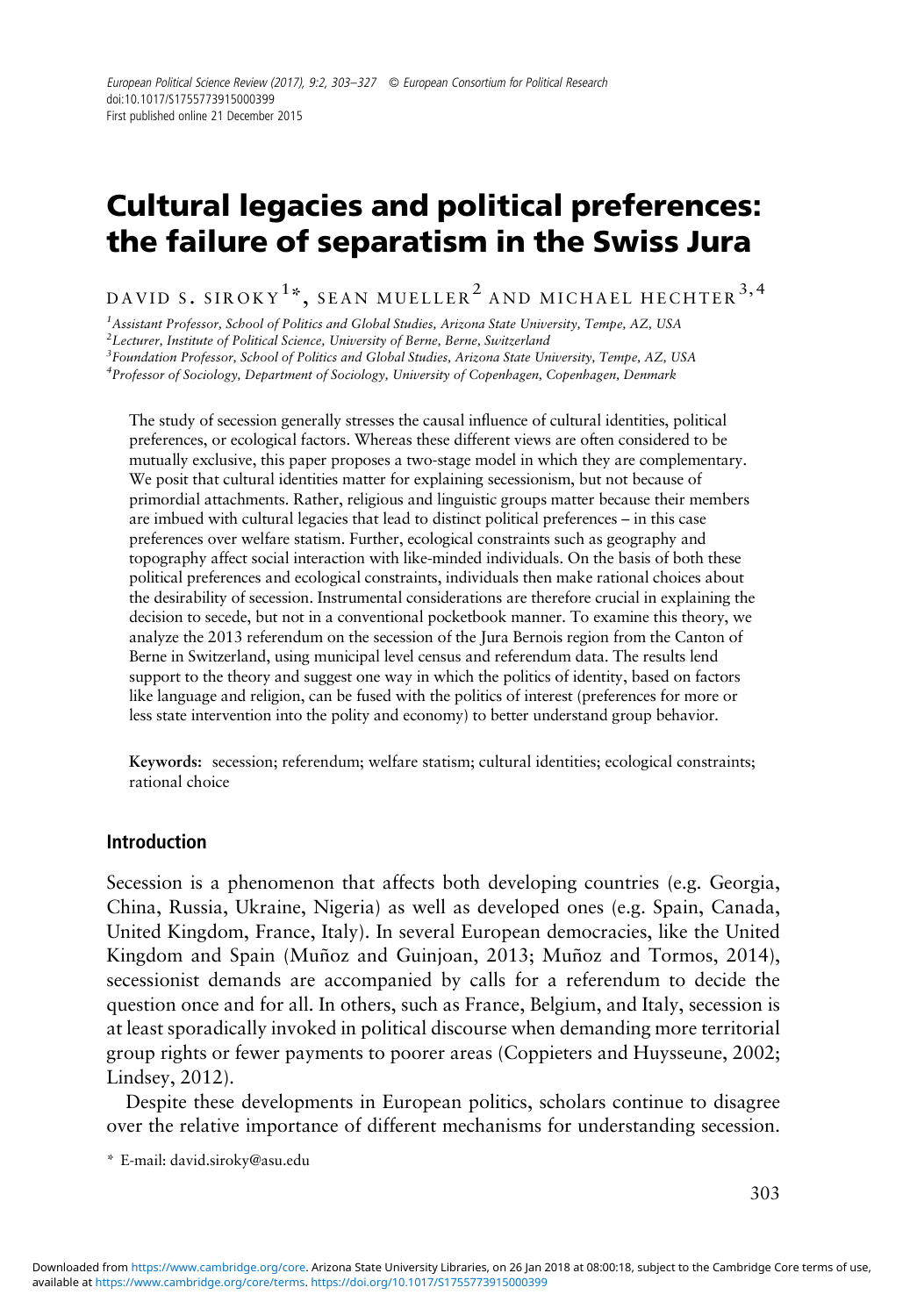Some argue that cultural factors, such as emotions, affect, and social identity, are key to explaining nationalism and separatism (e.g. Smith, [1986](#page-21-0); Connor, [1994](#page-19-0); Petersen, [2002\)](#page-21-0), whereas others think that they can best be understood in terms of rational action (e.g. Buchanan and Faith, [1987;](#page-19-0) Wittman, [1991](#page-22-0); Bookman, [1992](#page-19-0); Bolton and Roland, [1997;](#page-19-0) Collier and Hoeffler, [2002](#page-19-0); Sorens, [2012](#page-21-0)). Still others emphasize structural constraints on individual decision-making through geographically constrained social networks (Jenkins, [1986;](#page-20-0) Lipset and Rokkan, 1990 [[1967](#page-20-0)]; Rutherford *et al.*, [2014](#page-21-0)). Thus, whereas some scholars see secession as largely a matter of the heart, others see it as structurally determined, and others have given pride of place to the head in making such decisions.

In this article, we contend that neither cultural, rational nor structural approaches by themselves are sufficient to account for secession. Consistent with research in historical institutionalism (Steinmo et al., [1992;](#page-21-0) Katznelson and Weingast, [2005](#page-20-0); Steinmo, [2008\)](#page-21-0), we conceptualize these explanations as inextricably linked. Specifically, we argue that whereas a cultural logic can account for the *origin* of political preferences, and structural approaches explain the *constraints* on decision-making, rational accounts can predict how actors behave when attending to these preferences in the face of ecological constraints. A more complete understanding of the determinants of separatism thus requires taking all of these logics seriously. The theory presented here stipulates that cultural identities matter by shaping political preferences for more or less statism, which in turn informs voting behavior on secession together with ecological factors. Hence, we identify one (but not the only) possible mechanism by which cultural identity influences secessionism through its effect on political preferences for statism (cf. Sorens, [2012\)](#page-21-0). By statist political preferences, we mean preferences pertaining to the general purpose of government, ranging from only minimal interventionism to maximal provision of public goods (Mitchell, [1991\)](#page-20-0). By ecological factors, we are referring primarily to arguments that discuss how geography and topography shape social networks, information flow, collective action, and decision-making (Jenkins, [1986\)](#page-20-0).

To test these claims while accounting for alternative explanations, we analyze the results of a referendum held on 24 November 2013 in the Swiss region of Jura Bernois. The vote concerned whether this region with some 50,000 largely French-speaking and Protestant inhabitants should leave Canton Berne (a largely German-speaking and Protestant entity with 900,000 inhabitants) to join Canton Jura (a predominantly French-speaking and Catholic entity with 70,000 inhabitants). Although the secession of that region from Berne Canton was eventually defeated (72% against vs. 28% in favor), the referendum results exhibited considerable variation across the 49 municipalities with a spread of >50% points (from 2% up to 54% in favor).

The next section examines existing theories that might help us to explain variation in the vote on secession, and then presents our own theory. We then apply these reflections to the situation at hand and explain our case selection. Next, we present our methods and data, and discuss the main findings. The final section concludes with some general implications and avenues for further research.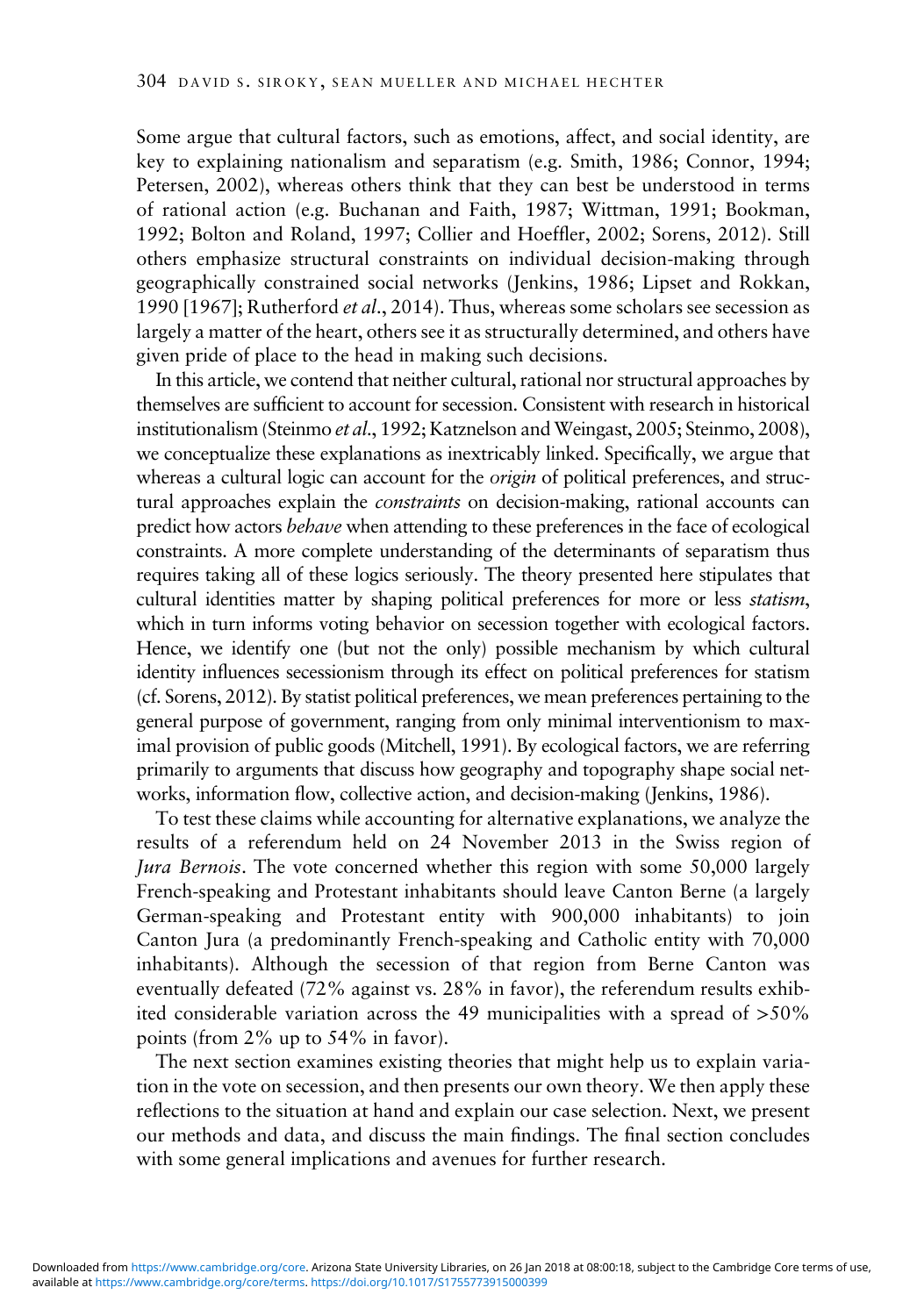# Theory

The large literature on secession can be usefully divided into three main approaches. The first is a *culturalist* approach that emphasizes the role of shared values in shaping political behavior (Almond and Verba, [1965;](#page-18-0) Smith, [1986](#page-21-0); Connor, [1994\)](#page-19-0). On this account, Dutch-speakers (e.g. in Flanders) should want to live with and be ruled by other Dutch-speakers, and Catholics (e.g. in Northern Ireland) should aim for the same. The implication is that individuals prefer to be ruled by natives rather than by cultural aliens (Hechter, [2013\)](#page-20-0). Moreover, people tend to carry these supposedly immutable identities with them when they move, at least in the short run, rather than adapting to their new cultural context (Connor, [1994\)](#page-19-0). Thus, the immigration of people with a specific cultural background may influence the strength of a particular cultural marker, thereby shaping the demand for separation or unification on the basis of that identity.

The second approach is *rationalist*. Researchers in this tradition typically focus on the economic consequences of secession for individuals (e.g. Buchanan and Faith, [1987;](#page-19-0) Wittman, [1991](#page-22-0); Bookman, [1992;](#page-19-0) Bolton and Roland, [1997;](#page-19-0) Nadeau et al., [1999](#page-20-0); Collier and Hoeffler, [2002\)](#page-19-0). Another rationalist stream of research asserts that the relative position of groups in the stratification system privileges certain social identities over others (Hechter, [1978](#page-20-0); Horowitz, [1985;](#page-20-0) Wimmer, [2002](#page-22-0); Cederman et al., [2013\)](#page-19-0). Thus, when a cultural group is relegated to a subordinate position in the stratification and political systems, this affects its members' life chances, thereby intensifying the political salience of the cultural marker that is associated with their subordination. When full inclusion appears unlikely or cannot be offered credibly, the subordinate group may demand more self-rule (Sorens, [2012](#page-21-0)).

The last approach is structuralist. Some of these accounts are based on the idea that the social networks that facilitate collective action are fundamentally constrained by geographic factors, such as distance and topography (Rokkan and Urwin, [1983](#page-21-0); Jenkins, [1986;](#page-20-0) Lipset and Rokkan, 1990 [\[1967\]](#page-20-0); Rutherford et al., [2014](#page-21-0)). For example, the greater the distance from a center to its peripheries, 'the greater the risk that these will become the nuclei of independent center formation' (Rokkan and Urwin, [1983](#page-21-0): 16), hence the looser the bonds that tie the two together and the more likely secession is to occur. Whatever their origin social networks may promote in-group altruism that fosters collective action [but see Simpson et al. ([2014\)](#page-21-0) for some disconfirming evidence].

These three explanations – cultural, rational, and structural – are all plausible but incomplete accounts for secession.<sup>1</sup>Why, for instance, do people who share multiple cultural identities (each of which might become politically relevant) emphasize

 $1$  A fourth school of thought is institutional. Certain institutional arrangements reinforce certain identities (e.g. Slezkin, 1994) at the expense of other (non-institutionalized) identities, but we do not cover this approach here because all entities in the Swiss case have – at least formally – the same basic arrangement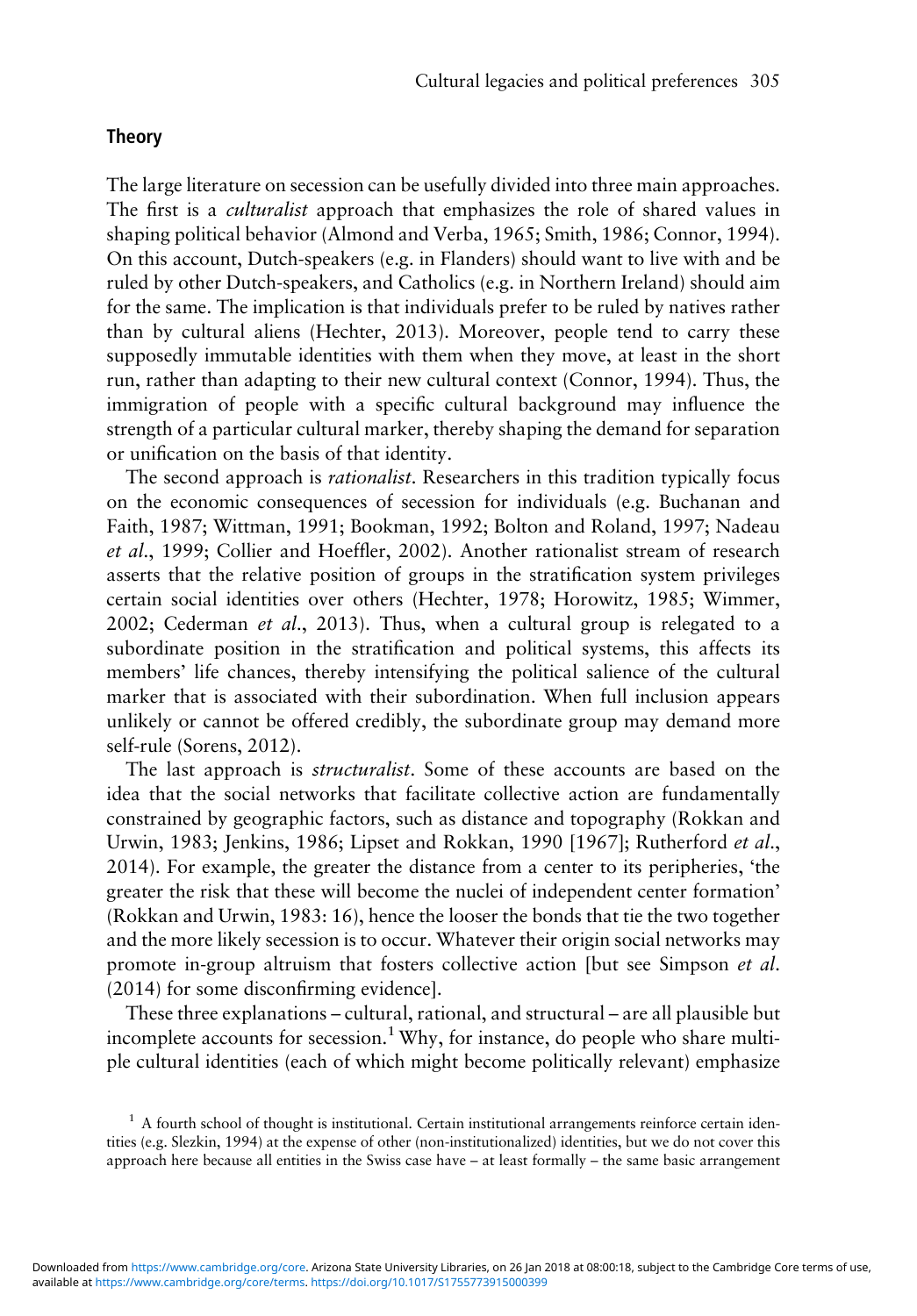one over another when a choice is required? The Swiss case presents us with a situation in which people are deciding whether to remain a linguistic minority or to become a linguistic majority but a religious minority. Cultural logic seems unable to specify which of these different identities serves as the basis for political identification and decision-making. Nor can a cultural approach easily explain why a group's linguistic identity trumps its religious identity in some situations but not in others, or why there is a change in political salience over time and in different contexts, or when multiple identities might be mutually reinforcing rather than cross-cutting or conflicting. The problem is that most studies of ethnic, linguistic, and religious conflict take the existence of cultural differences for granted. However, as individuals almost always possess multiple social identities (e.g. Simmel, [1955](#page-21-0); Roccas and Brewer, [2002\)](#page-21-0), this practice is questionable and the assumption of cultural differences that matter politically must itself be explained (Posner, [2004\)](#page-21-0). Moreover, the mechanism of cultural homophily (McPherson et al., [2001](#page-20-0); Simpson *et al.*, [2014\)](#page-21-0) may not be the only, or the most important, reason for the political effects of cultural identities: to have an effect, cleavages also need to be activated by political entrepreneurs (Rokkan and Urwin, [1983;](#page-21-0) Lipset and Rokkan, 1990 [\[1967\]](#page-20-0)).

Rationalist approaches suffer from their own shortcomings. First, all rationalist analyses take cultural identities for granted, treating them as exogenous to their explanatory apparatus, even though such identities are themselves the product of other processes and factors and may change over time and contexts. Second, although rationalists typically assume that the demand for secession emanates primarily out of instrumental – that is, economic – considerations (Sambanis and Milanovic, 2014), sometimes pocketbook issues only play a minor role (Toft, [2012](#page-22-0): 586). As Horowitz notes, in some cases 'the decision to secede is taken despite the economic costs it is likely to entail' [\(1985:](#page-20-0) 237, emphasis added; cf. Loveman, [1998](#page-20-0)). Finally, although structural constraints such as distance and topography affect network formation and limit the choices available to individuals, there is no warrant to believe that they are the sole or main determinants of political behavior, for individuals in similar structural positions can – and often do – exhibit disparate behavior.

We argue that these approaches require integration, as culture explains the origin of political preferences; spatial features such as topography and distance shape interaction opportunities, thereby reinforcing or undercutting preference homogeneity; and rationality explains the choices made on the basis of the resulting preferences. [Figure 1](#page-4-0) depicts this framework schematically.

At the left of the figure are cultural legacies [or what Bourdieu [\(1977\)](#page-19-0) terms habitus], which we hypothesize shape political preferences. These legacies comprise the lifestyle,

<sup>(</sup>local and cantonal autonomy), and thus this approach cannot account for the sub-national variation observed here, though it may be applicable in other settings.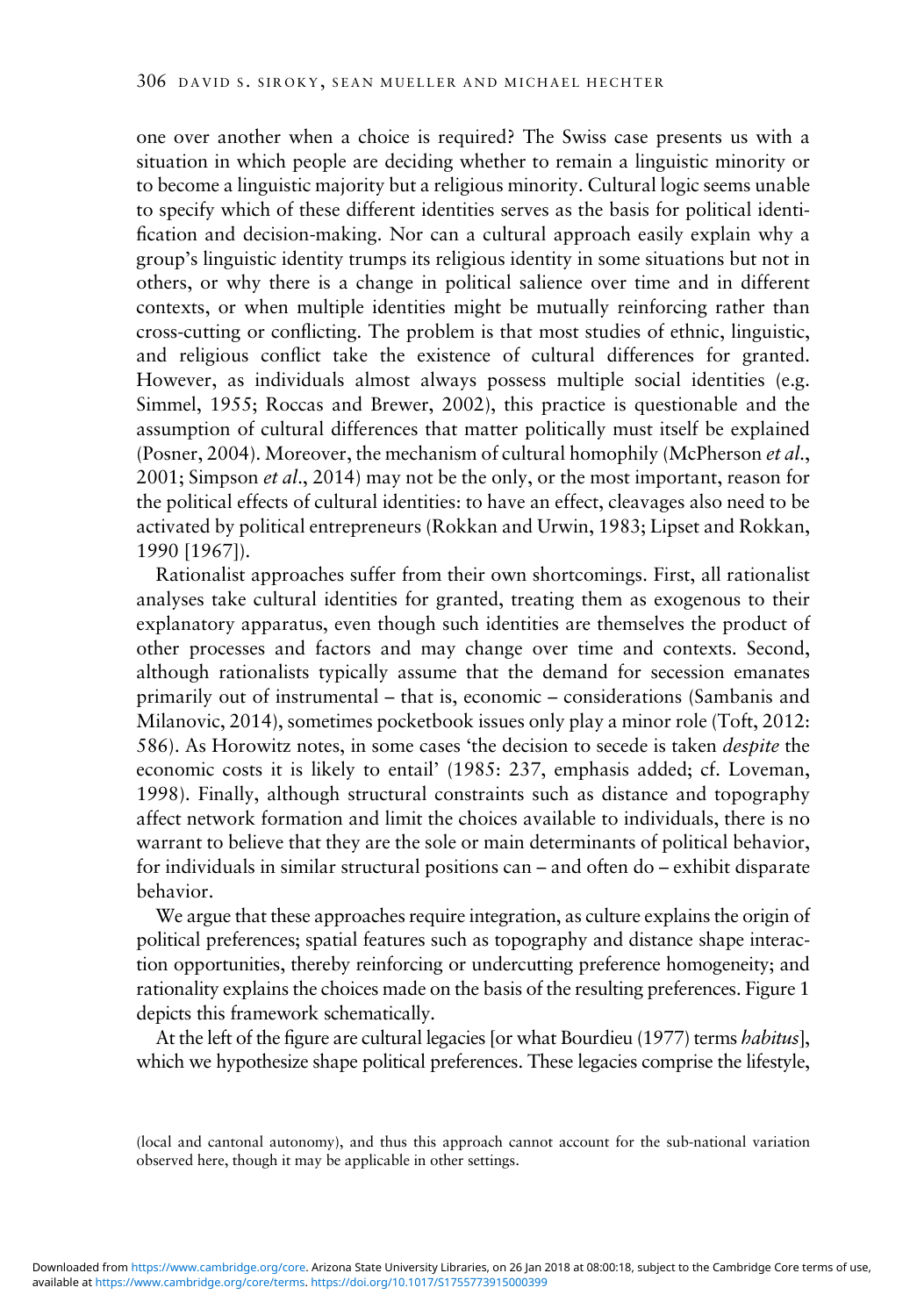<span id="page-4-0"></span>

Figure 1 Two-stage theoretical model.

values, dispositions, and expectations of particular social groups that are acquired through the activities and experiences of everyday life (Nisbett and Cohen, [1996](#page-20-0); Alesina and La Ferrara, [2000;](#page-18-0) Talhelm et al., [2014\)](#page-22-0).<sup>2</sup> For example, it has long been appreciated that some religious groups have more individualistic values, whereas others are more collectivist (Durkheim, [1951](#page-19-0); Davis and Robinson, [2012](#page-19-0)). Collectively oriented religions, such as Catholicism, tend to view the state as a vehicle that has a moral responsibility to protect the most vulnerable members of society. In general, Catholics have a greater taste for redistributive welfare policies, and for a moralistic foreign policy, than Protestants (Castles, [1994\)](#page-19-0). By contrast, more individualistic religions, like many Protestant denominations, emphasize hard work and individual responsibility, which they believe promotes independence and selfreliance, over state-provided welfare. It follows that the resulting policies from this tradition favor equality of opportunity over redistribution.<sup>3</sup>

However, religion is far from the only source of political preferences. Language groups may also confer specific political preferences. Consider the two relevant languages in our empirical analysis: German and French. It is widely appreciated that France has a much stronger tradition of statism and centralization than Germany, a federal country with ample regional differences in wealth, policy, and history. By the same token, Francophone areas of bi-national states such as Belgium are often more left-leaning than their English- or Dutch-speaking counterparts, which helps to explain why the Socialists are the major party in Wallonia but not in

<sup>2</sup> For excellent examples of legacy-based arguments, see Bustikova and Corduneanu-Huci ([2015](#page-19-0)), Charron and Lapunte ([2013](#page-19-0)), Darden and Gryzmala-Busse [\(2006\)](#page-19-0), Kitschelt et al. ([2009](#page-20-0)), Kopstein and Wittenberg ([2011](#page-20-0)), Peisakhin [\(2015\)](#page-21-0), Pop-Eleches [\(2007\)](#page-21-0), Pop-Eleches and Tucker [\(2011](#page-21-0)), Shefter [\(1977,](#page-21-0) [1994](#page-21-0)), and Wittenberg ([2006](#page-22-0), [2015](#page-22-0)).

<sup>3</sup> We are well aware that the strongest welfare states in Europe exist in predominantly Protestant countries (as in Scandinavia), but *individual-level* evidence from cross-national surveys indicates that religious Catholics are more collectivist than religious Protestants (see Burnham, [1967;](#page-19-0) Davis and Robinson, [2012](#page-19-0)). One pillar of strong Scandinavian welfare states is their powerful trade unions, which is not primarily due to the collectivist attitudes of Protestants, but rather to the adoption of institutions like the Ghent system for the distribution of welfare benefits in these countries (Hechter, [2004\)](#page-20-0).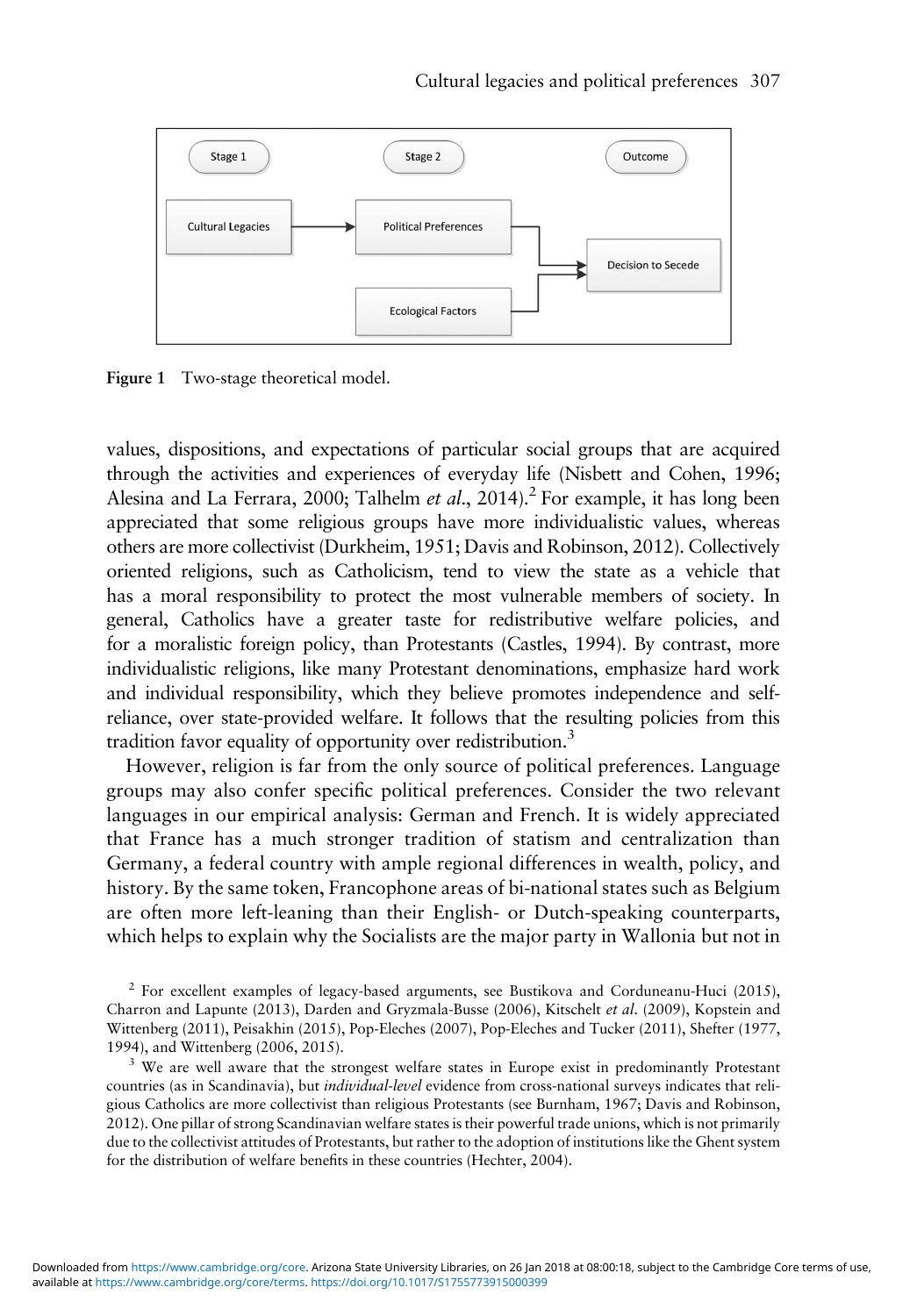Flanders (Deschouwer, [2009:](#page-19-0) 127–132). Similarly, 'Quebecers' collective identity is defined around specific political values mostly associated to the left of the political spectrum' (Bühlmann and Caroni, 2013: 222). In Switzerland, too, French-speakers are regarded as more open to Europe and the world, and more in favor of social redistribution as well as state intervention, than German-speakers (Linder et al., [2008](#page-20-0): 63, 186; Bühlmann and Caroni, [2013\)](#page-19-0).

The contrast becomes even stronger when comparing Berne Canton (predominantly German-speaking and Protestant) with Jura Canton (predominantly French-speaking and Catholic). For example, at the federal parliamentary elections of 2011 (elected using proportionality), in Jura the Christian-Democrats came first, with 33.2% of the vote, followed by the Socialists, with 30.8%. In Berne, by contrast, the national-conservative People's party came first, with 29%, followed by the center-right party BDP (Bürgerlich-Demokratische Partei), with 14.9% [Bundesamt für Statistik (Federal Statistical Office) (BFS), [2015](#page-19-0)]. Also note that, particularly with regard to social welfare, Swiss Christian-Democrats have moved to the left, while right-wing parties are staunchly pro-market (Fossati and Häusermann, [2014:](#page-19-0) 598f.). Accordingly, in Armingeon et al.'s [\(2004:](#page-19-0) 35) classification of cantonal 'worlds of welfare', Berne belongs to the liberal-conservative type whereas Jura is predominantly social-democratic.

According to our theory, ecological factors can either enhance or detract from this effect of cultural legacies on political preferences. When ecology serves as a barrier to intra-group interaction, the effect of cultural legacies on political preferences is attenuated. For example, a mountain range may cut off an otherwise homogenous territory and produce separate ways of life and political preferences. Likewise, due to residential sorting, people born in the same city may have opposite political preferences based on exactly where they live in it (Cox, [2002](#page-19-0): 148). However, when ecology facilitates intra-group interaction, the effect of cultural legacies is reinforced. Research on cross-border regions confirms that 'physical proximity […] has less to do with pure distance measured in kilometers between different actors, than with the efforts it takes for them to interact in terms of time and costs' (Lundquist and Trippl, [2013:](#page-20-0) 53). Related to proximity are more material and practical concerns, including economies of scale and spillover effects, for example job opportunities (in public administration in Delémont, which would grow and become more influential in an expanded Jura), and exposure to common news outlets (Lundquist and Trippl, [2013](#page-20-0)).

Once political preferences have been formed, our model predicts that people then act based on those preferences, given ecological constraints. In our case, it is statist preferences that primarily shape the decision to secede. When current state policy is largely congruent with the values of particular cultural groups, these groups can be considered to be more or less politically satisfied, and they are therefore oriented toward the *status quo* and non-secession. But when state policies are at variance with the preferences of cultural groups, then some political tension is bound to occur (Alesina and La Ferrara, [2000](#page-18-0)). Hence, when afforded the opportunity to choose, as in secession referenda, cultural groups will prefer to be ruled by those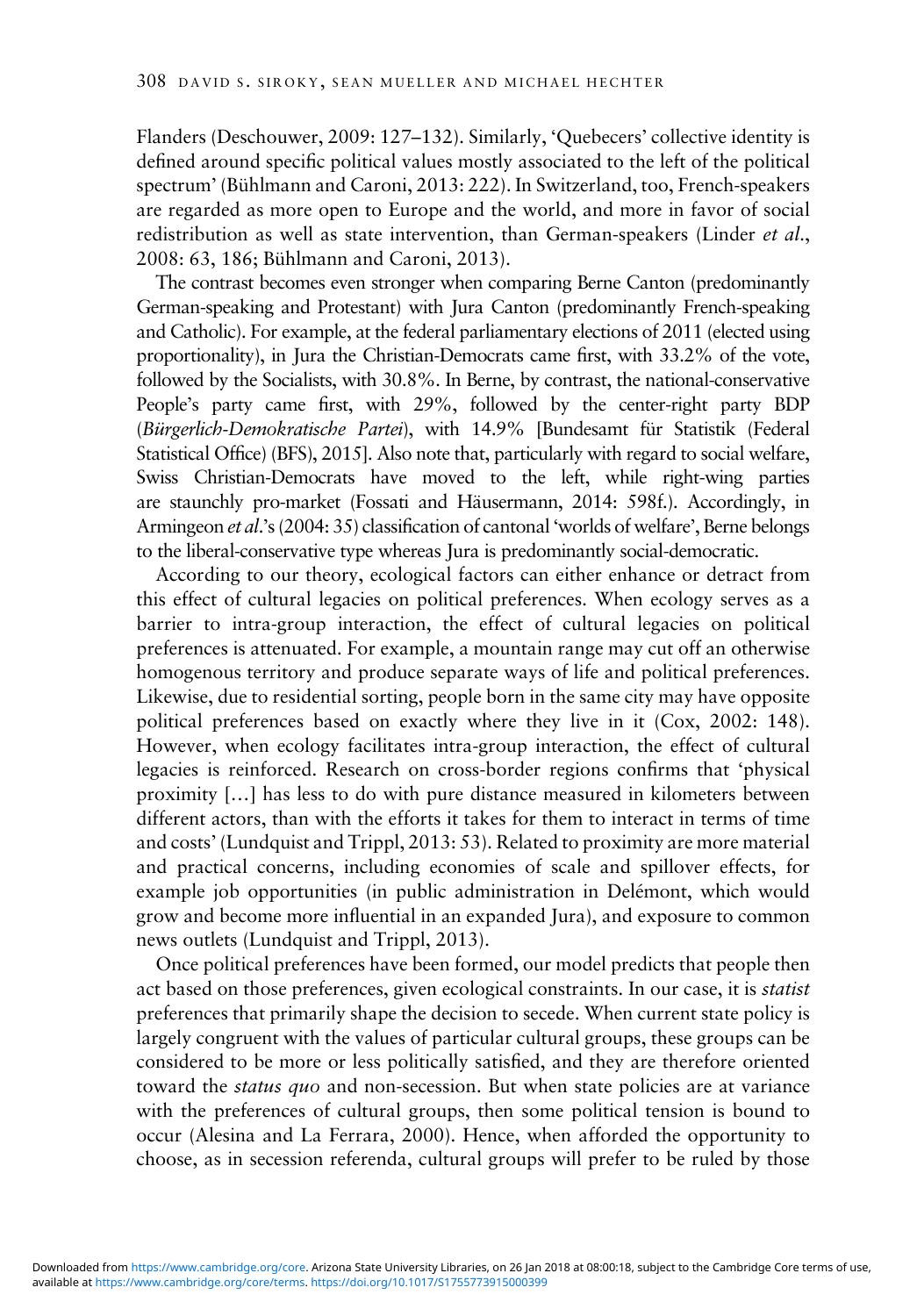who share their values rather than by the representatives of groups espousing different values, all else equal. Being ruled by those with *different* preferences about the role of government can be perceived as alien rule and therefore illegitimate (Hechter, [2013\)](#page-20-0). It is illegitimate not only because it violates the pervasive norm of collective self-determination (as advanced, e.g., in the United Nations Charter), but also because the former group usually suffers from sub-optimal governance at the hands of alien rulers. Hence, minority language groups typically desire state recognition of their language; members of minority religions claim the same as regards their faith, and so forth. This kind of demand lies at the heart of all nationalist and secessionist movements (Hechter, 2000). Hence, were it given the choice, every distinctive cultural group should prefer to be ruled by its own kind rather than by cultural aliens. Indeed, ethnic voting around the world is pervasive, especially in multinational African and Asian countries, but also in Europe. The first elections in Bosnia in 1990, for example, were deemed 'indistinguishable from an ethnic census' (Bieber, [2006,](#page-19-0) table 2.7). Many elections around the world are similar, even in societies that are not war-torn.

Next, we apply this theoretical model to the case of Jurassic separatism.

# Why Jura Bernois chose not to secede

On 24 November 2013, a majority of 72% in the Jura Bernois region of Switzerland voted to remain in the Canton of Berne. With an average turnout of 76% across the 49 municipalities concerned, and one even attaining 97%, people clearly cared enough to vote on this issue.<sup>4</sup> The outcome of the referendum revealed that people value the *status quo*, in which they are a tiny *linguistic* minority of 6% in a *large* canton with 900,000 inhabitants, over one in which they would have been a substantial religious minority of 42% in a medium-sized canton of 120,000 inhabitants after unification. This begs the question: Why was religious homophily with the rest of Berne more important for Jura Bernois than linguistic homophily with Jura, when joining Jura would have increased the group's relative size, and presumably its political influence?

Once we take into account the history of Switzerland, the puzzle becomes even more intriguing. When the Swiss polity was reshaped in the wake of the Napoleonic wars during the Congress of Vienna in 1815, several of the pre-1798 cantonal powers were restored, but with significantly reduced territorial borders. This was particularly the case for Canton Berne, whose extensive territorial losses to the North and South were compensated by awarding it the former Prince-Bishopric of Basel in its North-West, on the border with France (Mueller, [2013:](#page-20-0) 94). Following a history of post-WWII political mobilization, leading up to a referendum cascade at the regional, district, and local levels between 1974 and 1975, the predominantly

<sup>4</sup> As in Switzerland every citizen entitled to vote is registered automatically, these turnout figures refer to the share of votes cast from among all eligible voters.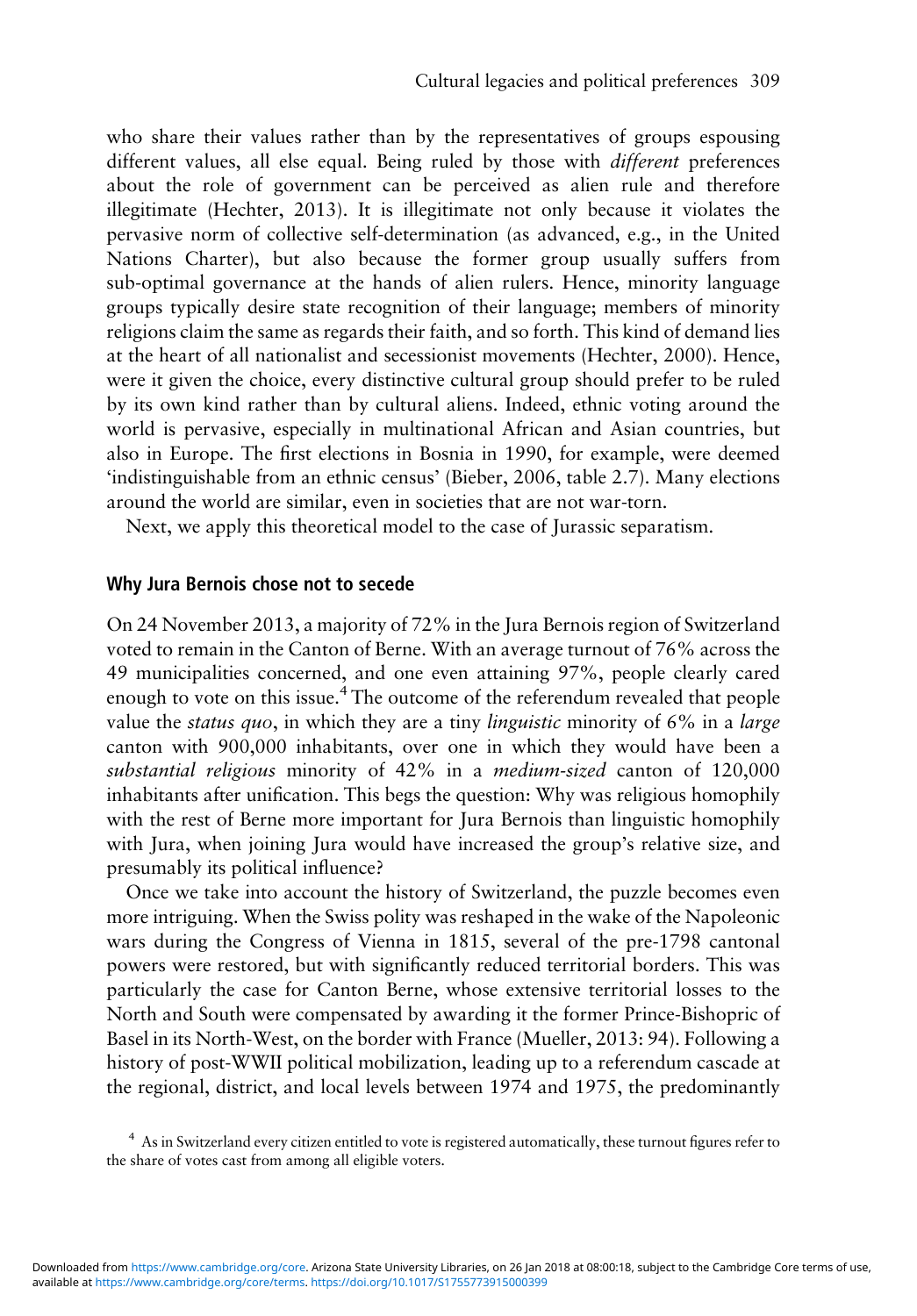French-speaking and Catholic region in very North-West of that area seceded from the predominantly German-speaking and Protestant Canton of Berne to form the Canton of Jura (Laponce, [2012](#page-20-0): 124–126; see also Jenkins, [1986\)](#page-20-0). Yet, the Jura Bernois region chose to remain part of Berne rather than join the new Canton of Jura in 1974 (Crevoisier, [2012](#page-19-0)). Despite this initial rejection, the architects of the new Canton of Jura continued to campaign for a unified French-speaking canton (Rennwald, [1995;](#page-21-0) Ganguillet, [1998;](#page-19-0) Pichard, [2004\)](#page-21-0).

After 40 years of political struggle, the elite of Jura managed to hold a new referendum on the unification of Francophones in Jura Bernois and Jura Canton (Schumacher, [2005](#page-21-0)). The 2013 referendum took place in the two areas, Jura Canton and Jura Bernois, and asked whether voters in these two regions wanted to initiate a process whereby a draft constitution for the entire French-speaking region of the former Prince-Bishopric would be launched. If accepted in both areas, the first step toward (re)uniting the two territories into a French-speaking canton of their own would have been taken. However, the plan was decisively rejected by the Francophone Protestants in Jura Bernois. Although 75% of the voters in Jura Canton supported the idea of receiving Jura Bernois, 72% of the voters in Jura Bernois voted *against* leaving Berne for Jura. [Figure 2](#page-8-0) displays the share of 'yes'-votes across the two regions, North (Jura) and South (Jura Bernois), and across the 106 municipalities, the lowest level at which referendum data are available.

Imagine for a moment that the referendum had passed and the two entities became united. The current majority in Jura Bernois, the French-speaking Protestants, would have become a religious minority in a reunited territory, while the French-speaking Catholics would have retained their majority position in both religious and linguistic terms. Clearly, then, unification would have been a better deal in this respect for Jura than for Jura Bernois, and this is likely part of the reason why the former voted 75% in favor of unifying, whereas only 28% voted for unification in the latter. That said, Jura Bernois is still a *linguistic* minority in Berne Canton, and therefore the question remains why an overwhelming majority in Jura Bernois revealed their preference to be ruled by a linguistically rather than a religiously alien group.

One reason for this might be that language is constitutionally protected in Switzerland, with its territorial borders fixed by both cantonal and federal law (Richter, [2005:](#page-21-0) 159), in a way that religion is not (cf. Brubaker, [2013\)](#page-19-0). But even so, this would not explain intra-regional variation – of the 49 communes in Jura Bernois,<sup>5</sup> approval ranged from 2 to 55% (see also [Table A1](#page-23-0) in the Appendix). On the culturalist view, as Jura is French-speaking and Catholic, the municipalities of Jura Bernois that had more Catholics and French-speakers should favor seceding and joining Jura, as this would have resulted in native rule on both cultural dimensions. Further, if religion were more salient than language, then the two

 $<sup>5</sup>$  The lowest political-administrative level in Switzerland is formed by communes, used here synony-</sup> mously with local government and municipalities.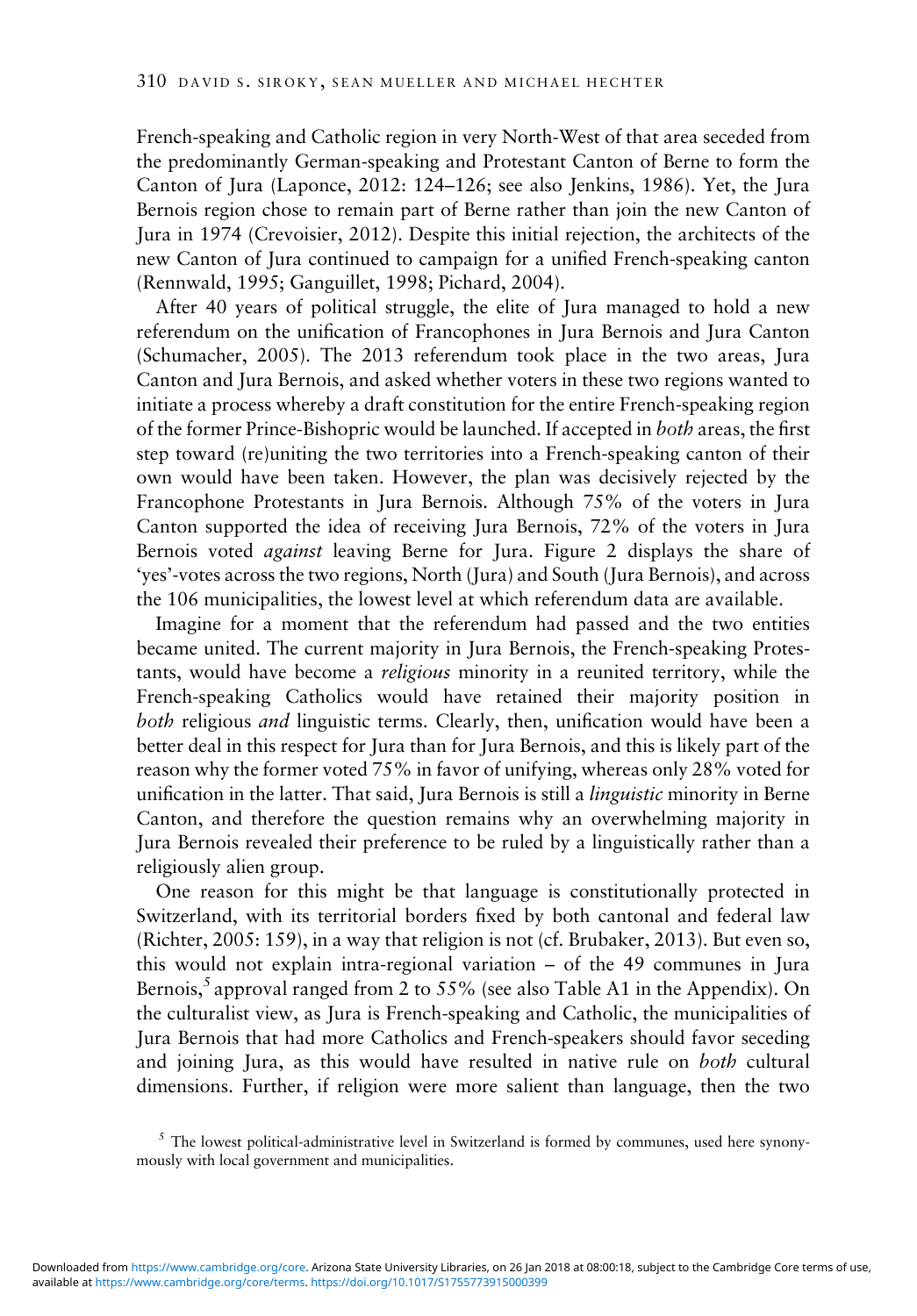<span id="page-8-0"></span>

Figure 2 Distribution of 'yes'-votes in the 2013 referendum (Jura and Jura Bernois).

Catholic groups (French- and German-speaking Catholics) should be the most and second most in favor of joining Jura, followed by the two Protestant groups (French- and German-speaking). The Protestants should be the least in favor of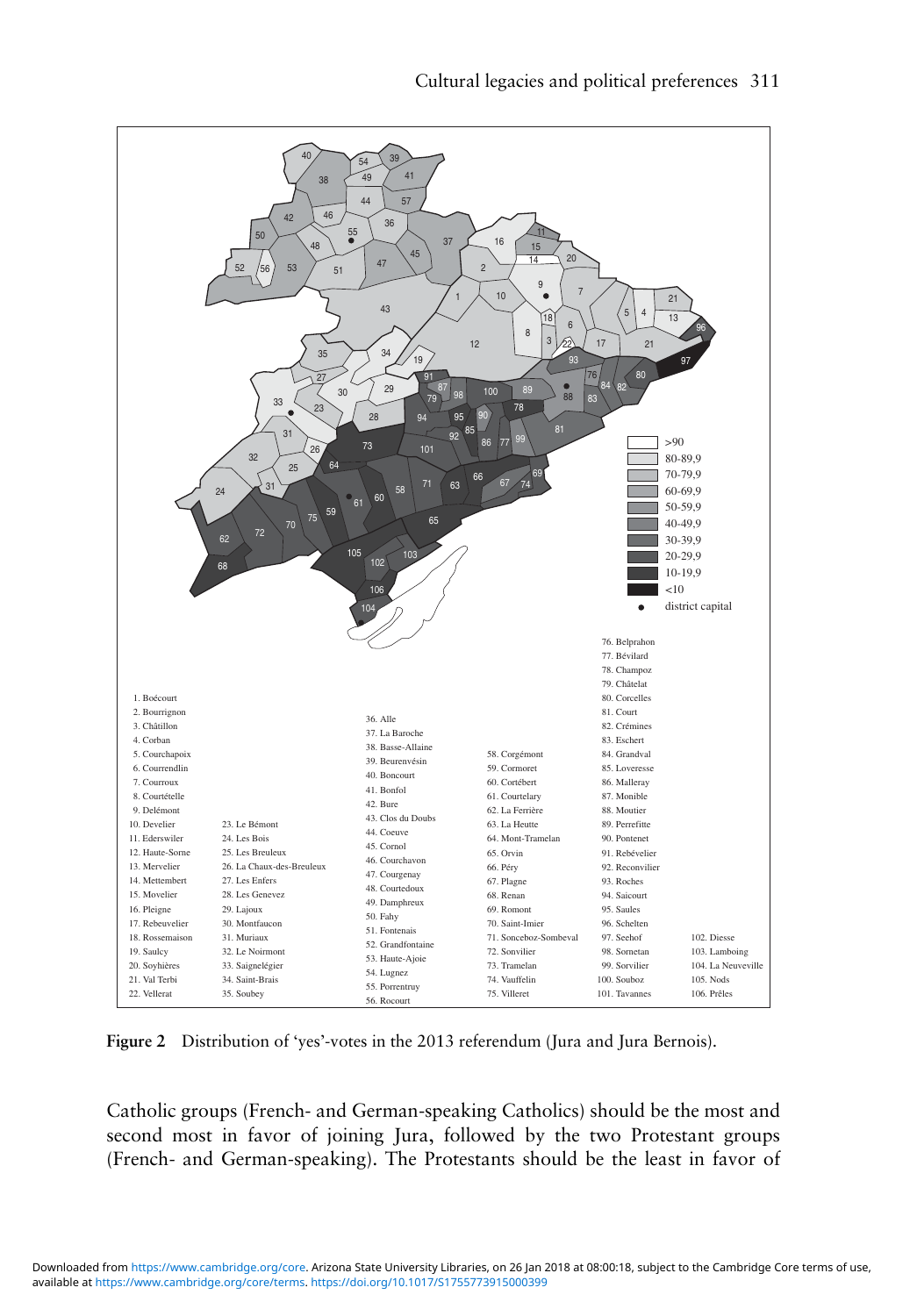joining Jura, as neither would want to be ruled by an alien cultural group. If language was more salient than religion, then we should observe the Frenchspeakers, whether Protestant or Catholic, being more in favor of secession from Berne than the German-speakers of both religions. However, if neither language nor religion by themselves are important predictors of secession, but operate through political preferences and are constrained by ecological factors, then the models incorporating political and ecological factors should better predict the 2013 vote. This leads us to three primary hypotheses on cultural legacies, political preferences, and ecological constraints:

- HYPOTHESIS 1: Municipalities with more French-speakers and more Catholics are more likely to vote in favor of seceding from Berne.
- HYPOTHESIS 2: Municipalities with more statist political preferences are more likely to vote in favor of seceding from Berne.
- HYPOTHESIS 3: Municipalities more proximate to the capital of Jura Canton (Delémont) are more likely to vote in favor of seceding from Berne.

After discussing our case selection in the next section, we operationalize and test these hypotheses.

# Why Switzerland?

Before proceeding to the analysis, it is worth discussing the logic and limits of our case selection. Although there are important differences between internal and external secessions – especially, the greater amount of risk-aversion involved in an external secession (Nadeau, Martin and Blais, 1999) – there are three good reasons why testing our theory in this particular setting might be instructive. The first concerns the ostensibly clear distinction between internal and external secession, which we think has been sometimes exaggerated (Simeon, 2009; Gilliland, [2012](#page-20-0)). On the one hand, secession in Western Europe rarely entails full independence. Most separatist movements do not seek total separation, but desire to remain in multinational governance units like the European Union, the European Monetary Union, or NATO (Sorens, [2012](#page-21-0)). On the other, federal states usually are characterized by autonomous regions that produce similar kinds of public goods that nation-states produce elsewhere. Such is the case for the Swiss Cantons: they have their own government, parliament, and courts as well as power over police, taxes, education, transport, health care, and social services, to name but the most important areas (Vatter, [2014\)](#page-22-0). This significantly blurs the line between external and internal secession, and suggests that lessons learned from the study of internal secessions can speak to our understanding of external secessions (such as in Scotland).

Second, moving the analysis from the cross-national to the sub-national level increases the number of cases to be compared (Snyder, [2001\)](#page-21-0). This is an important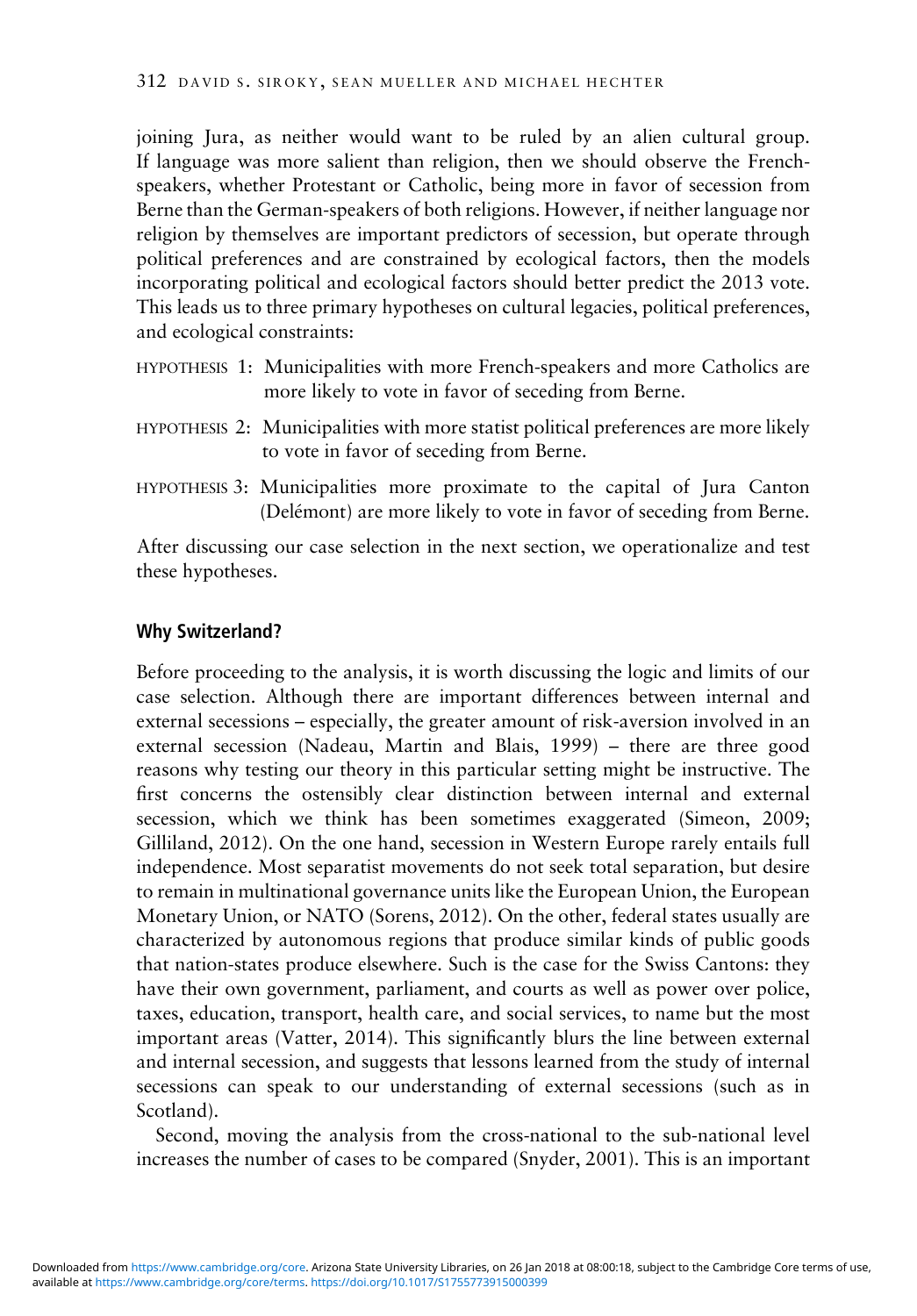consideration for theory development, as there are only so many referenda on secession that have been allowed to take place (Qvortrup, [2014\)](#page-21-0). Further, this kind of sub-national analysis affords researchers with considerable variation on the dependent variable (voting for secession) without having to control for numerous potential causal factors that differ across countries (Lijphart, [1971\)](#page-20-0).

The third and final reason for studying the case of Jura Bernois is perhaps the most important theoretically. Overlapping identities in Jura Bernois – its majority population is French-speaking, as in the canton to be joined, but also Protestant, as in the canton to which it currently belongs – provide us with an excellent opportunity to investigate a crucial debate in the study of identity politics. In this case of cross-cutting cleavages, we can parse out the relative importance of language, 'a pervasive, inescapable medium of social interaction' (Brubaker, [2013](#page-19-0): 5), and religion, a key determinant of values and enduring political preferences (Jordan, [2014](#page-20-0)) and short-term voting behavior (Goldberg, [2014;](#page-20-0) Rapp et al., [2014\)](#page-21-0). The people of Jura Bernois are faced with a choice between belonging to a political entity in which they are a linguistic minority or another in which they are a religious minority.

# Analysis

To test our theory as well as its alternatives, we have merged census with referendum and other political and socio-economic data. As the focus of this article is on secession rather than irredentism, our analysis will be confined to the political behavior in Jura Bernois. Hence, our dependent variable is the proportion of approving voters (yes-votes) in a given municipality in the November 2013 referendum, which is drawn from the official website of the Government of Berne.<sup>6</sup> As [Figure 3](#page-11-0) shows, there is considerable variation in the aggregate percentage in favor of unification in Jura Bernois, with one municipality – the regional capital, Moutier – narrowly approving and one other municipality – neighboring Belprahon – resulting in a tie. Data for all independent and control variables were aggregated to the level of municipalities as of November 2013 to make them compatible (for descriptive statistics, see [Table A1](#page-23-0) in the Appendix).

To evaluate the straightforward culturalist explanation based on linguistic and religious homophily, we measure the proportion of French-speakers, Catholics, and French-speaking Catholics in each municipality. As Jura Bernois was deciding on whether to leave a largely German-Protestant Canton (Berne) for a predominantly French-Catholic one (Jura), on this view the more members of each of these groups in each municipality, the more it should be in favor of separation from Berne. To calculate the share of the respective groups in a municipality, we used the census data from 2000, the last year in which all residents were assessed by the BFS.

<sup>6</sup> Cf.<http://www.sta.be.ch/sta/de/index/wahlen-abstimmungen/wahlen-abstimmungen.html> (retrieved December 2014).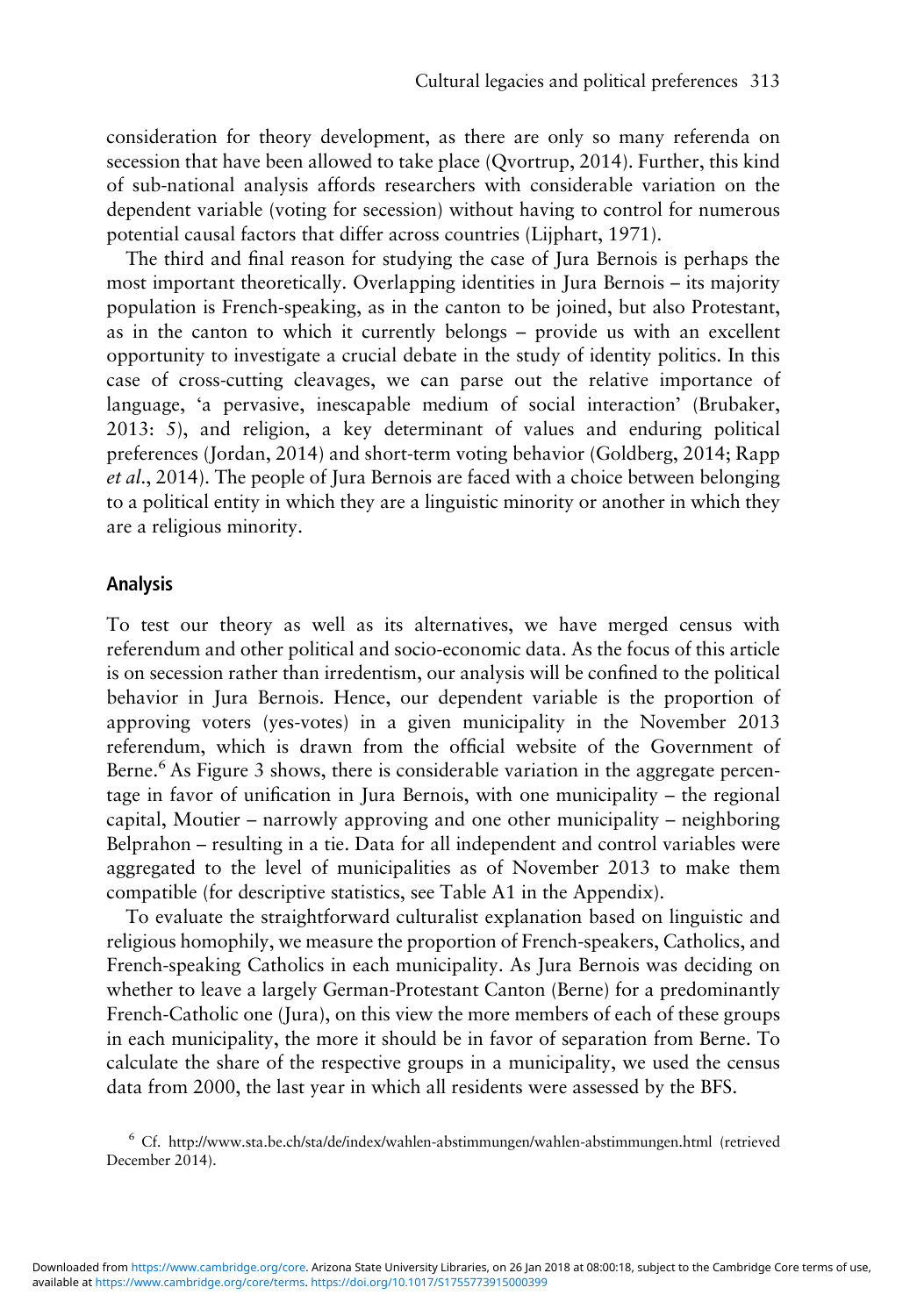<span id="page-11-0"></span>

Figure 3 Share of yes-votes in Jura Bernois (2013).

If cultural identities have enduring effects, and people carry their preferences with them to their new voting municipalities, then migration patterns should influence the vote. As French-Catholics should be most in favor of merging Jura Bernois with Jura, according to the cultural theory, we would expect those municipalities with the most French-Catholic immigration to be most in favor of joining Jura. To calculate increases in that group's population size in each municipality, we subtracted census data from 2000 from 1970 census data (BFS, [1970, 2000](#page-19-0)).

To investigate the (economic) rationalist approach to secession, we examine pocketbook and social class issues. If people prefer to pay lower taxes and regard pocketbook issues as an important basis for their political decisions, then this should also be reflected in the 2013 referendum. To test this hypothesis, we rely on the local tax coefficients using the Government of Berne's financial report (Finanzverwaltung des Kantons Bern, [2013](#page-19-0)). The local tax coefficient measures how much citizens in each municipality pay in addition to cantonal and federal taxes. Because local governments can autonomously decide on their tax coefficient, and because they are in competition with one another, coefficients are in principle set as low as possible. But only those municipalities that can afford to do so will have a low coefficient. Local tax coefficients are thus a measure of local wealth: the higher the tax coefficient, the poorer the local government. If this logic is accurate, we would expect that municipalities with higher tax coefficients should be more in favor of unification. Horowitz [\(1981, 1985\)](#page-20-0) has shown that poorer regions are early and frequent secessionists, whereas advanced regions are late and rare secessionists. By contrast, Ayres and Saideman ([2000\)](#page-19-0) fails to find any relationship between economic differentials and secession. Sorens (2012) claims that the relationship depends on regime type – 'in democracies, economically better off regions are more secessionist … in autocracies, this relationship could be weaker or non-existent'. However, as all the communes under investigation here are part of the same democratic polity, that last point can be ignored, for the moment.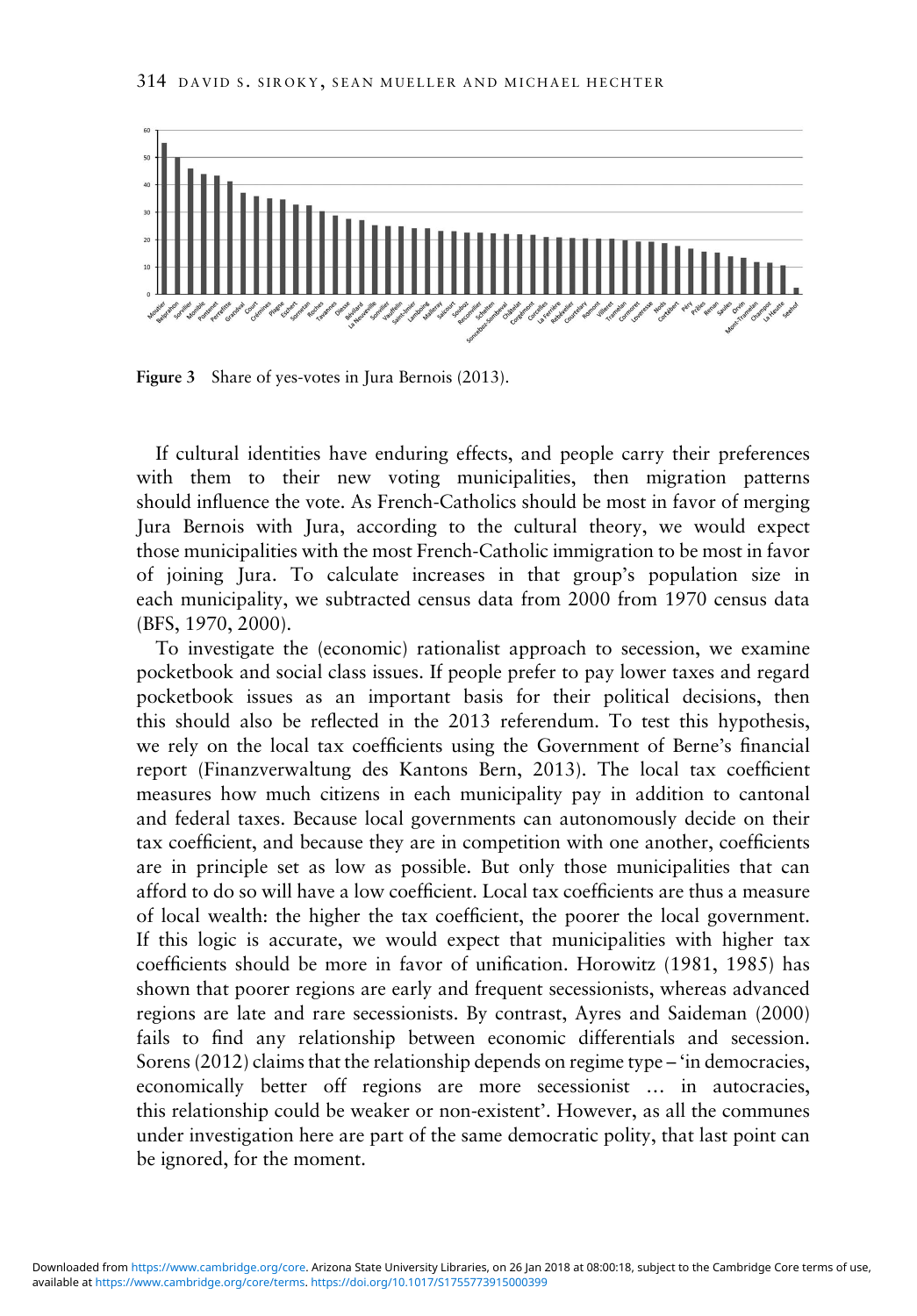To test the idea that subordinate social status will produce political salience of that cultural marker – and thereby shape the vote – we create a class variable for each of the four cultural groups (French-Catholics, French-Protestants, German-Catholics, and German-Protestants). We use Oesch's [\(2006\)](#page-20-0) classification (cf. Oesch and Rennwald, [2010](#page-20-0)), which combines educational attainment, employment (ISCO codes), and employment status. The variable is then collapsed into three categories: upper (including Oesch's large employers, self-employed professionals, technical experts, higher-grade managers and administrators, and sociocultural professionals), middle (*petite bourgeoisie* with and without employees, technicians, skilled crafts, associate managers and administrators, skilled office, sociocultural semi-professionals, and skilled service), and lower class (routine operatives, routine agriculture, routine office, and routine service). Classes are calculated on the basis of the 2000 census data. We then subtract the value for French-Catholics from that of German-Protestants in each municipality. Class-based arguments imply that municipalities where French-Catholics are subordinate to German-Protestants should express a greater desire to join Jura.

Finally, scholars have long emphasized how spatial factors, especially distance between peoples, shape network structures, identities, and preferences (Rokkan and Urwin, [1983](#page-21-0); Jenkins, [1986](#page-20-0); Lipset and Rokkan, 1990 [\[1967\]](#page-20-0); Rutherford et al., [2014\)](#page-21-0), and this is also true in the case of Jura; indeed, it was the focus of the first systematic study of the Jurassien question (Jenkins, [1986\)](#page-20-0). To measure distance, we calculated travel distance to Delémont (the capital of Jura) by car in minutes using Google Maps [\(2014](#page-20-0)). The variable was then recoded (46, the maximum, minus travel time) so that higher values denote proximity to Delémont. As mentioned above, the point of this variable is to capture the potential for communication as a facilitator for common ideas, norms, and preferences – and all of that with regard to the political capital of Jura Canton, the future 'core' if Jura Bernois had seceded.<sup>7</sup>

Turning to the measurement of the indicators implied by our own theory, we emphasize how cultural identities (language and religion) shape political preferences, particularly in the domain of statism. To measure statist preferences, we use two indicators. The first is a measure of voting for left-wing parties in the last cantonal elections at local level (30 March 2014). Both the Social-Democrats (PS) and the Parti Socialiste Autonome were classified as left-wing parties.<sup>8</sup> Our second indicator of statist preferences is the share of people having voted in favor of gun control in the 13 February 2011 federal referendum. The popular initiative on which people voted that day, if approved, would have forbidden Swiss army members (technically, all Swiss men above 18 years) to store their personal weapon

 $7$  Our results do not change substantially if we use distance from Biel, capital of the Lake district of Canton Bern, instead (results available on request), or the shortest distance to the border of Jura.

<sup>8</sup> Cf. [http://www.sta.be.ch/sta/de/index/wahlen-abstimmungen/wahlen-abstimmungen/wahlen/wahlen\\_](http://www.sta.be.ch/sta/de/index/wahlen-abstimmungen/wahlen-abstimmungen/wahlen/wahlen_2014.html) [2014.html](http://www.sta.be.ch/sta/de/index/wahlen-abstimmungen/wahlen-abstimmungen/wahlen/wahlen_2014.html)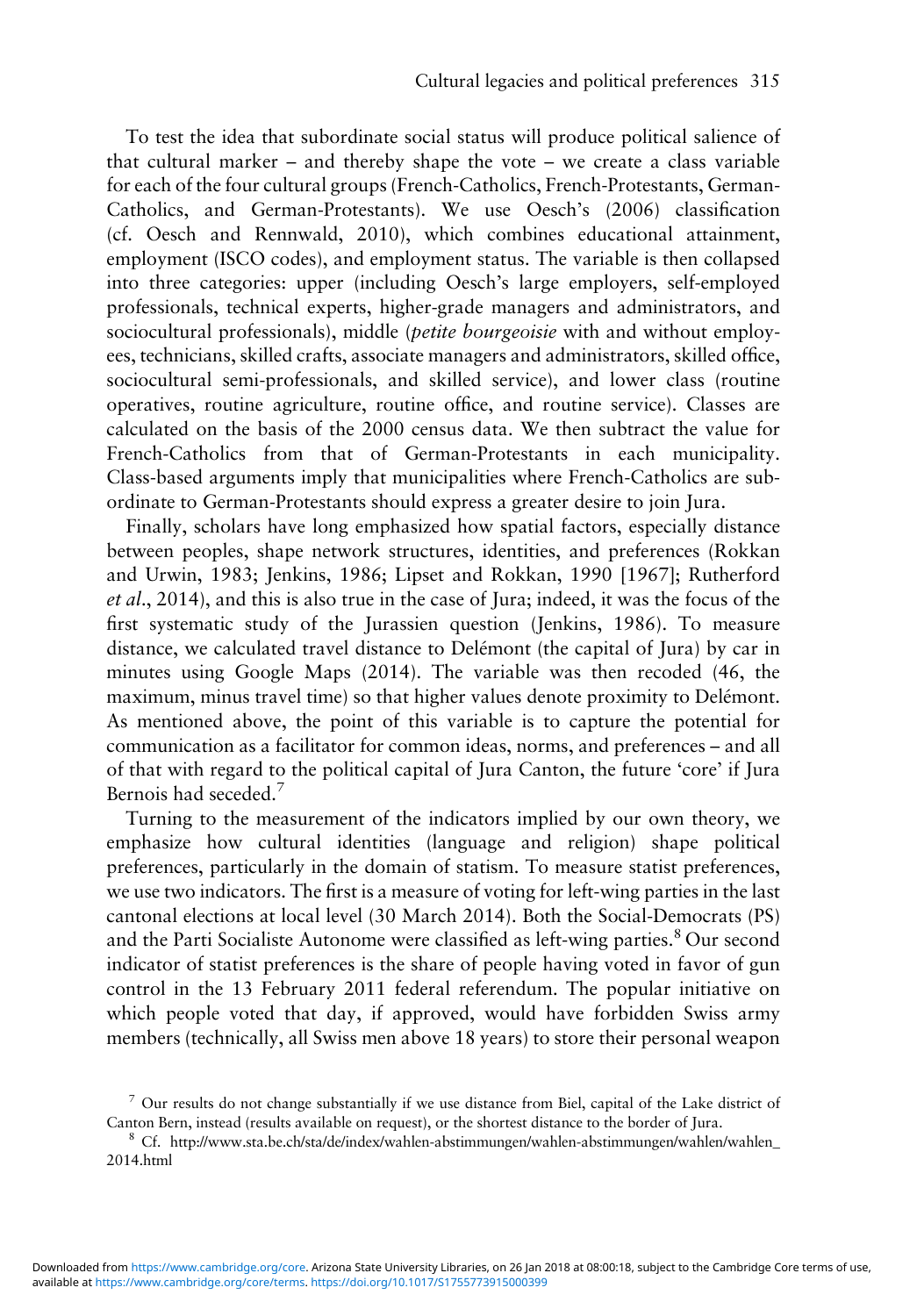at home when not in service  $(BFS, 2011)$  $(BFS, 2011)$  $(BFS, 2011)$ .<sup>9</sup> The right to bear arms is probably as sacred in Switzerland as it is in the United States, and thus a referendum on this issue is a good proxy for individual preferences for a larger or smaller role for government more generally [cf. Bühlmann and Caroni ([2013](#page-19-0)) for a similar approach]. These political preferences, together with ecological factors, shaped the decision to secede. If true, then we should see municipalities in Jura Bernois having more statist preferences and those closer to the center of Jura being more in favor of seceding from Berne.<sup>10</sup>

We adopt a seemingly unrelated regression (SUR) approach because it captures our two-stage theoretical argument [\(Figure 1\)](#page-4-0) better than a single-equation model.<sup>11</sup> SUR is a two-stage generalization of the general linear regression model (Zellner, [1962](#page-22-0); Zellner and Ando, [2010](#page-22-0)). The first stage in an SUR is an ordinary least square (OLS) regression, the second uses the residuals from the first to estimate the elements of the matrix,  $\Sigma$ , via (feasible) generalized least squares regression, and the error terms are assumed to be correlated across the equations (Amemiya, [1985:](#page-19-0) 198).

In the first stage, we predict political preferences as a function of cultural factors (language and religion), and in the second we predict the vote on secession as a function of political and ecological factors. The model can be written down in matrix form as follows (Zellner and Ando, [2010](#page-22-0)):  $\gamma = X\beta + u$ ,  $u \sim N(0, \Omega \otimes I)$ , where  $N(\mu, \Sigma)$  denotes the normal distribution with mean  $\mu$  and covariance matrix Σ, ⊗ the tensor product, Ω an  $m \times m$  symmetric matrix with diagonal elements  $\{\omega_1^2, ..., \omega_m^2\}$ , and the off-diagonal *ij*th elements are  $\omega_{ij}$ ,  $y' = (y'_1, ..., y'_m)$ ,  $X = \text{diag}$ <br> $\{X, ..., Y' \mid B' = (B', ..., B') \}$  and  $y' = (y'_1, ..., y'_m)$ . Under the assumption of  ${X_1, \ldots, X_m, \beta' = (\beta'_1, \ldots, \beta'_m)}$ , and  $u' = (u'_1, \ldots, u'_m)$ . Under the assumption of symmetric error distributions, the estimator produces unbiased coefficients and standard errors in small samples.

[Table 1](#page-14-0) presents our main results. The first equation predicts political preferences on the basis of cultural factors, the second uses those political preferences, along with ecological factors, to predict the secession vote. Across all four model specifications, the results indicate that cultural factors (religion and language) help account for variation in political preferences over statism. These effects are strong and consistent across the models, and show that municipalities with more Catholics and French-speakers were much more likely than municipalities with fewer Catholics and French-speakers to vote for leftist parties promoting more statism.

In the Jura vote equation, we find that these political preferences for statism (both in the form of left-wing voting and the referendum vote over gun control) are highly predictive. Those municipalities that voted more for leftist parties and more for gun control were much more likely to vote to secede from Berne and join Jura. Ecological effects were also important – municipalities closer to Delémont

<sup>9</sup> Cf.<http://www.admin.ch/ch/d/pore/va/20110213/index.html>

<sup>&</sup>lt;sup>10</sup> As individual votes are unavailable, and we would not wish to commit an ecological fallacy, our analysis and inferences are cast at the municipal level throughout.

 $11$  However, the results of the OLS regressions are reported in [Table A2](#page-24-0) in the Appendix.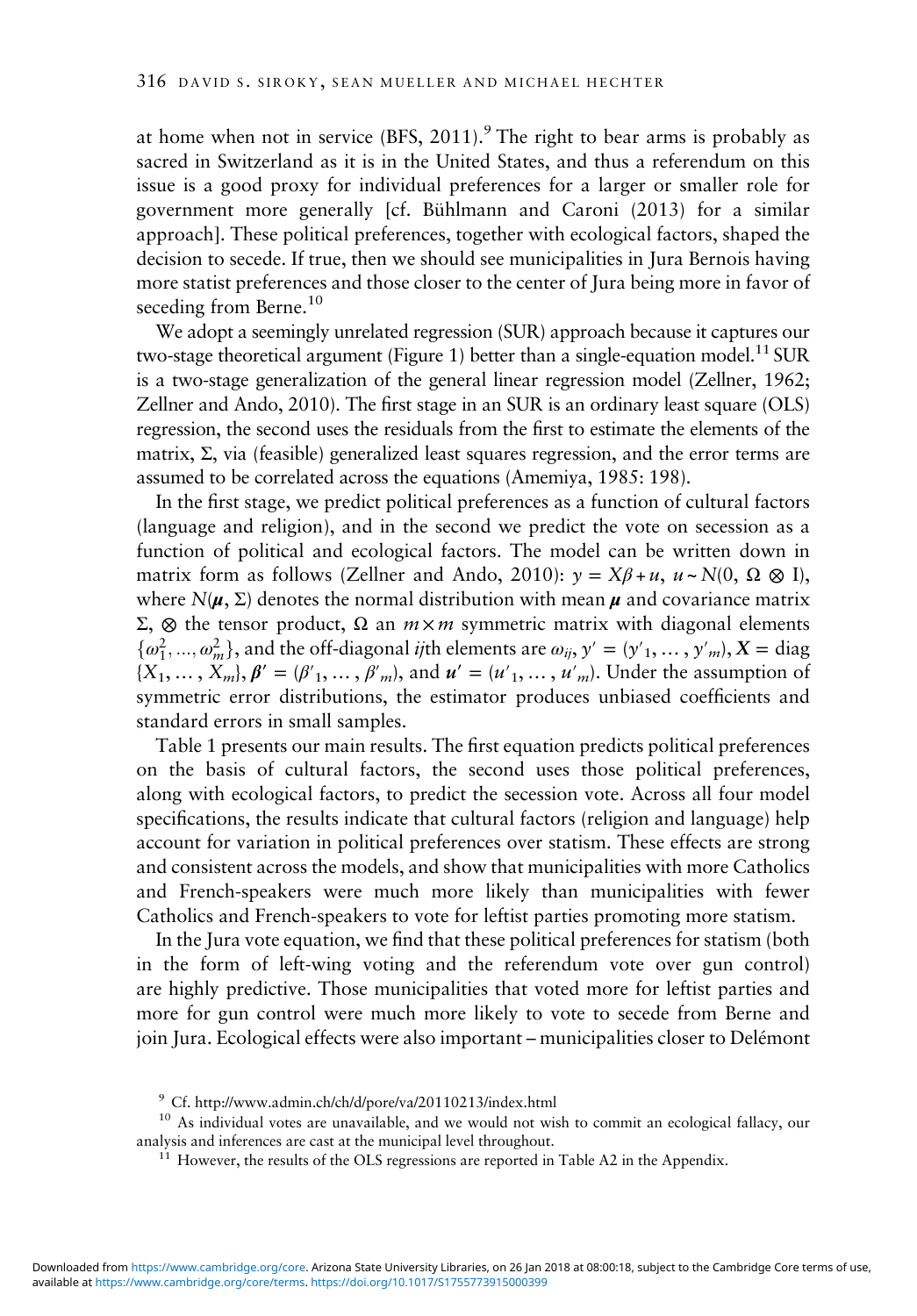|                         | Model 1          | Model 2          | Model 3           | Model 4<br>B(SE) |  |
|-------------------------|------------------|------------------|-------------------|------------------|--|
| Independent variables   | B(SE)            | B(SE)            | B(SE)             |                  |  |
| Jura vote equation      |                  |                  |                   |                  |  |
| % Left-wing voters      | $0.62(0.12)$ *** | $0.63(0.12)$ *** | 0.41(0.36)        | $0.62(0.12)$ *** |  |
| % Pro-gun control       | $0.34(0.10)$ *** | $0.33(0.10)$ *** | $0.32(0.10)$ ***  | $0.38(0.23)$ *   |  |
| Proximity to Delémont   | $0.48(0.08)$ *** | $0.48(0.08)$ *** | 0.27(0.36)        | $0.55(0.32)^{*}$ |  |
| Left $\times$ proximity |                  |                  | 0.01(0.01)        |                  |  |
| Guns $\times$ proximity |                  |                  |                   | $-0.00(0.00)$    |  |
| Age                     | $-0.66(0.48)$    | $-0.68(0.48)$    | $-0.64(0.48)$     | $-0.65(0.48)$    |  |
| Tax coefficient         | $-2.93(5.23)$    | $-2.93(5.23)$    | $-2.83(5.21)$     | $-2.67(5.32)$    |  |
| <b>CDL</b>              | 1.87(2.26)       | 1.87(2.26)       | 1.38(2.39)        | 1.91(2.26)       |  |
| N                       | 49               | 49               | 49                | 49               |  |
| <b>AIC</b>              | 664.31           | 669.85           | 665.96            | 666.30           |  |
| BIC                     | 688.90           | 692.55           | 692.44            | 692.79           |  |
| $R^2$                   | 0.68             | 0.68             | 0.69              | 0.68             |  |
| <b>RMSE</b>             | 5.99             | 5.99             | 5.96              | 5.98             |  |
| Left vote equation      |                  |                  |                   |                  |  |
| % Catholics             | $0.18(0.09)*$    |                  | $0.280(0.109)$ ** | $0.18(0.10)^*$   |  |
| % French-speakers       | $0.20(0.06)$ *** |                  | $0.156(0.074)$ ** | $0.20(0.06)$ *** |  |
| % French-Catholic       |                  | $0.32(0.11)$ *** |                   |                  |  |
| Age                     | $1.43(0.48)$ **  | $1.78(0.49)$ **  | $1.071(0.522)**$  | $1.43(0.48)$ *** |  |
| Tax coefficient         | $-1.58(5.94)$    | $-1.10(6.33)$    | $-2.77(6.36)$     | $-1.58(5.94)$    |  |
| <b>CDL</b>              | $-0.52(2.66)$    | 1.72(2.60)       | $-1.111(4.255)$   | $-0.51(2.66)$    |  |
| N                       | 49               | 49               | 49                | 49               |  |
| <b>AIC</b>              | 664.31           | 669.85           | 665.96            | 666.30           |  |
| <b>BIC</b>              | 688.90           | 692.55           | 692.44            | 692.79           |  |
| $R^2$                   | 0.55             | 0.47             | 0.55              | 0.55             |  |
| <b>RMSE</b>             | 6.61             | 7.15             | 6.61              | 6.61             |  |

<span id="page-14-0"></span>Table 1. Seemingly unrelated regression (SUR) results of the cross-sectional analysis (Jura Bernois)

 $CDL =$  cultural division of labor;  $AIC = Akaike$  information criterion;  $BIC = Bavesian$ information criterion; RMSE = root mean square error. SUR regressions;  $\beta$  coefficients with SEs in brackets.

 $*P < 0.1, *P < 0.05, **P < 0.01.$ 

(the capital of Jura) expressed a much stronger desire to secede. This effect appears to be both additive and interactive. In models 1 and 2, we find evidence for an additive effect of proximity above and beyond the effect of political preferences. In models 3 and 4, we investigate an interactive effect, and find evidence for an interaction between proximity and left voting, but not for an interaction between proximity and gun control. In sum, models 1 and 2 and models 3 and 4 provide evidence for a significant joint effect on the decision to secede.

All of these models also provide reasonably tight fits to the data.  $R^2$  numbers for the Jura vote equation all hover around 70% of the variance explained, and the figures for the first equation predicting the left vote reach a high of  $55\%$  (models 1, 3) and 4) and have a low of 47% (model 2). While Table 1 and [Table A2](#page-24-0) represent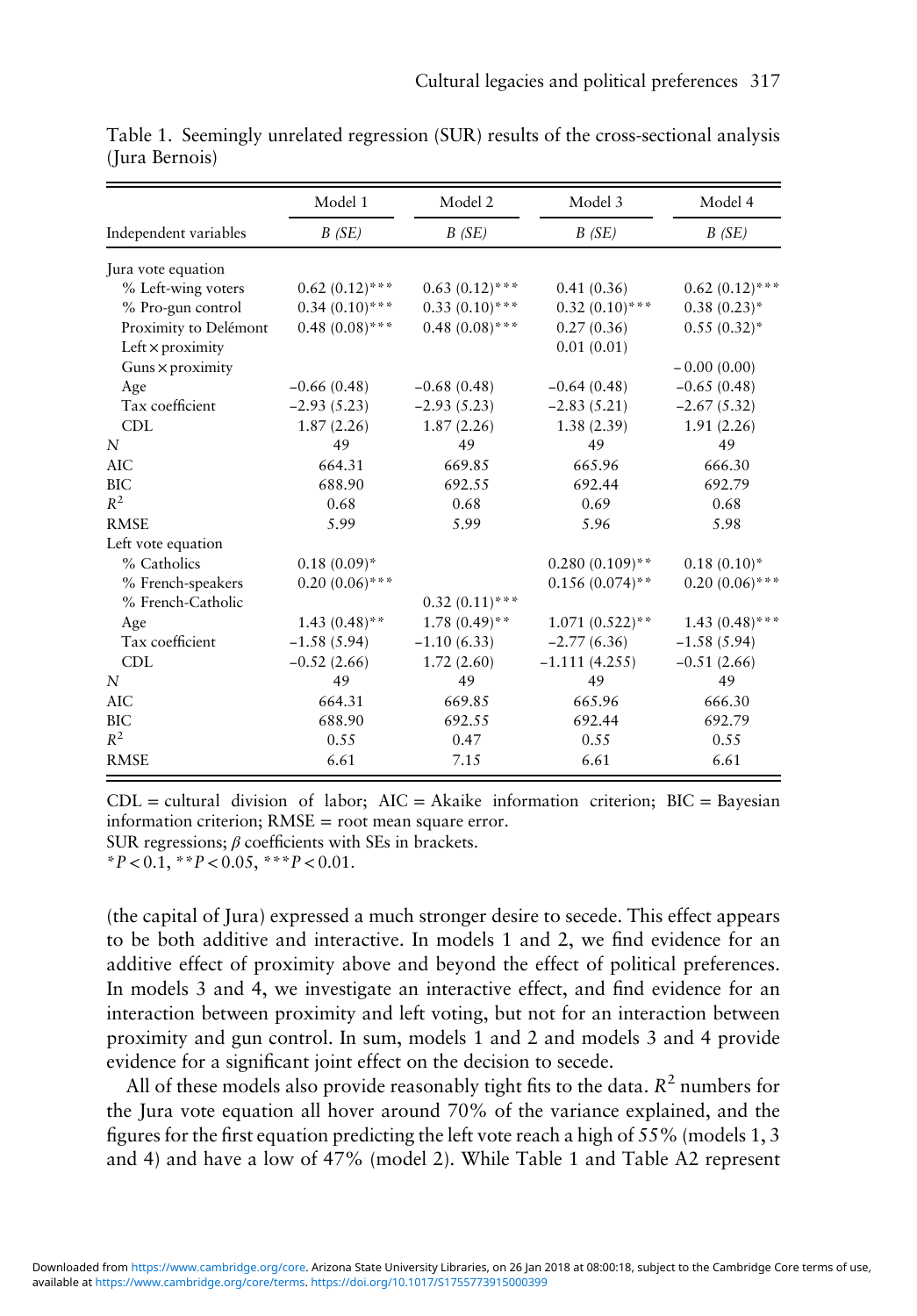

Figure 4 Marginal effects of left-wing voting (top), gun control voting, and proximity. The  $y$ -axis depicts the proportion of voters in favor of secession. The x-axis in the top left graph depicts the proportion of the population that voted for left-wing parties. The  $x$ -axis in the top right graph depicts the proportion of the population that voted in favor of more state control over guns. The x-axis in the bottom graph depicts the proximity to Delémont for each municipality.

different approaches to estimating the parameters implied in the conceptual model, both methods bring us to a similar conclusion about the role of cultural, political, and ecological factors in shaping the decision to secede in Jura.

Figure 4 displays the marginal effects of these statist preferences, along with proximity, on the yes-vote. To get a sense of the range [\(Figure 2\)](#page-8-0), recall that the minimum level of support for secession was 2% (Seehof), the maximum 55% (Moutier), and the average was 25% (La Neuveville). An increase in the proportion in favor of more state control over guns from 10 to 50% can be expected to increase the yes-vote from 17 to 30%, whereas an increase in the strength of left-wing parties from 0 to 40% leads to an increase in the yes-vote from about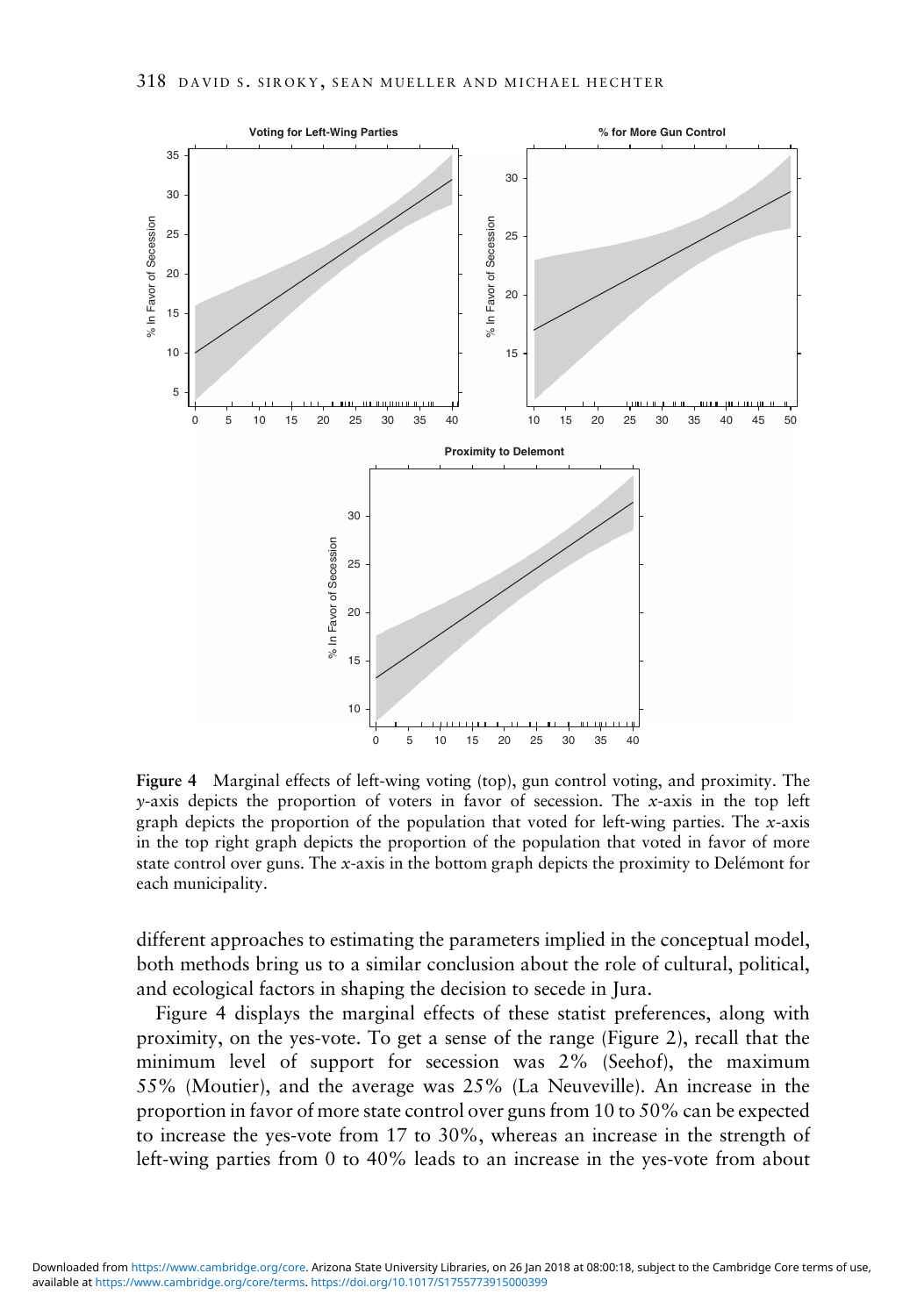10 to 32%. An increase in proximity to Delémont of 40 minutes is associated with an increase in the yes-vote from about 17%.

To conclude, at least in Jura Bernois, the vote seems to have been about which alien ruler was preferable based on statist political preferences: a linguistically identical but religiously alien one (Jura Canton) or a religiously similar but linguistically alien one (Berne Canton). The citizens of Jura Bernois overwhelmingly voted to remain in Berne and not to join Jura. Why did Jura Bernois choose not to secede? We suggest that it was not because of religious homophily with Berne, nor because of purely pocketbook cost-benefit calculations, but because Berne offered better conditions for the realization of Jura Bernois' *political* preferences – in this case, less statism.

What implications do these results have for cultural, rationalist, and structuralist accounts of separatism? This story of (non)secession, like many others around the world, has important elements of both *the politics of identity* and *the politics of* interest. Whereas a basic model with cultural variables alone (model 1 in Table A2) shows that municipalities with more French-speakers and more Catholics were significantly more likely to vote to secede, that model only explains 47% of the variance. Similarly, a straightforward rationalist model provides for about 28% of the explained variance, and a simple ecological model (not reported) explains 19% of the variance on its own. Our model, which shows that ecological factors and political preferences mattered for how people voted on secession, explains 67% of the observed variance – about 20% more than the next best model.

To investigate a further implication of our theory, we examine the extent to which the effect of political preferences mediates the influence of cultural identities. We conducted four Sobel tests [\(1982](#page-21-0)) to quantify the possible mediation effects – that is, the extent to which the cultural effects of religion and language are mediated by our hypothesized mechanisms through statist preferences. Our results indicate that the strength of left-wing parties mediates a full 72% of the effect of language and 47% of the effect of religion on the vote. These very large mediation effects lend strong support to the notion that the effect of cultural identities is transmitted through political preferences over statism. The mediation effect of our second indicator of statist preferences – gun control – has a weaker effect: preferences for gun control mediate only 5% of the effect of language and 13% of the effect of religion on the vote. This could be because gun control merely captures one aspect of statism, namely a security vs. trust trade-off, whereas left-wing parties stand for a whole range of economic and progressive forms of statism – child care, tax breaks for the poor, education, infrastructure investments, environment, unemployment benefits, health care, and culture.

Finally, our results also indicate that geography matters. Proximity to the capital of Jura (Delémont) is statistically significant in all of the estimated models, which underpins the importance of ecology in this decision. But rather than regarding distance as a supporting factor of secession in itself, we think this result is best interpreted as a factor that enhances or undercuts the effect of political preferences. We now conclude by summarizing our findings and drawing more general implications.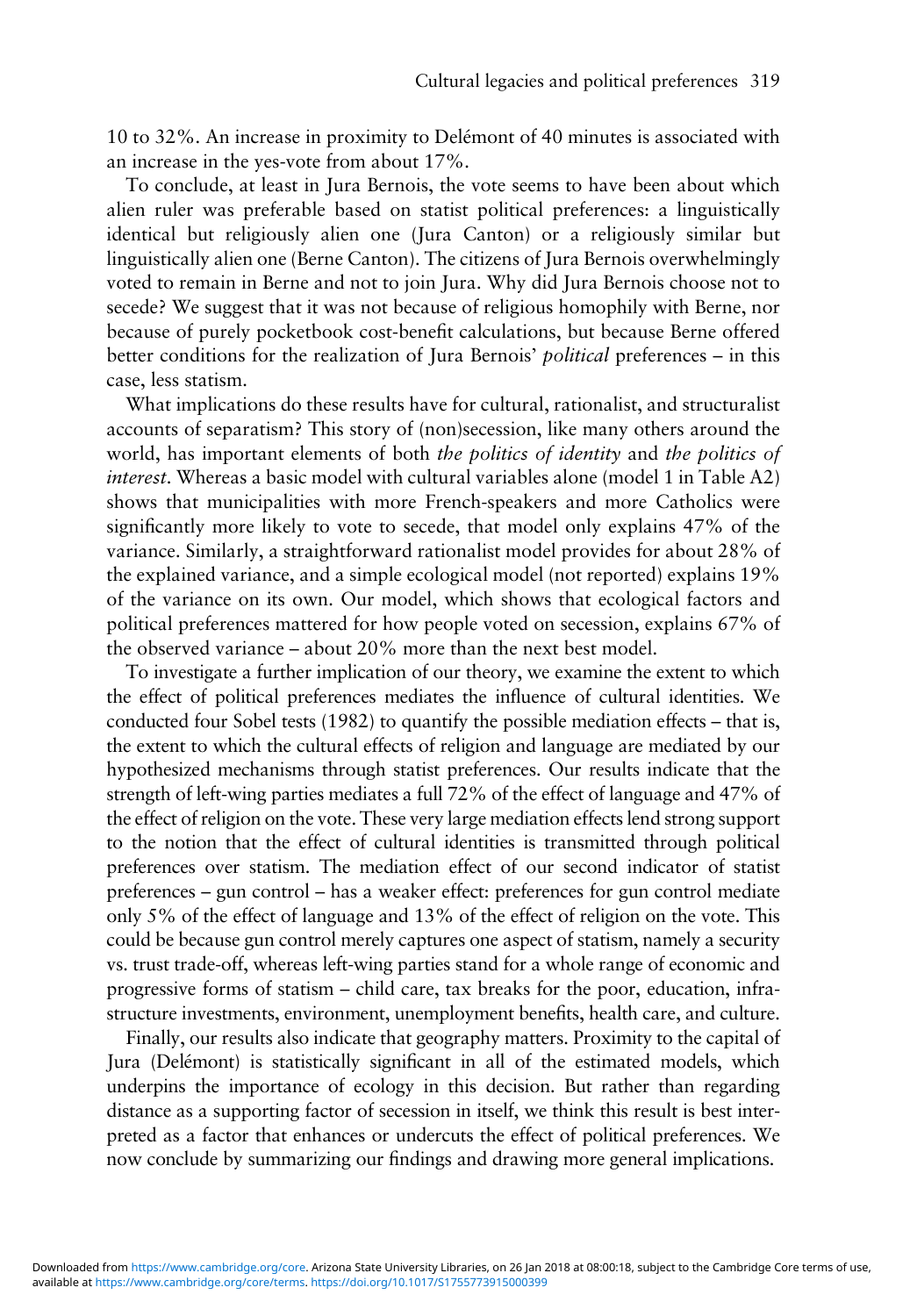# Conclusion

This study has highlighted the advantages of combining cultural, rational, and structural accounts of secession. It shows that each alone provides a less persuasive account than the alternative advanced here, and the empirical evidence bears this out. Specifically, in our case, Catholicism and French language confer distinct political preferences for more statism, which strongly predicted the yes-vote on the secession of Jura Bernois from Berne Canton. Adding ecological factors to this model improved it further. The 2013 referendum was less about identity as such, or about classic pocketbook issues, and more about whether Berne or Jura would be better able to satisfy Jura Bernois' preference for less statism. On the evidence of the vote, Berne was preferred by 72% of voters.

What have we learned that is of general interest to scholars of secession? First, far from being mutually exclusive, cultural, rational, and structural logics can go hand in hand. Indeed, they need one another because culture can explain the origins of political preferences, through distinct cultural legacies, and structural factors constrain the effects of political preferences on collective action and decisionmaking, while rational choice can explain what people *choose* on the basis of those preferences. All else equal, people prefer to be ruled by their own kind, and if that is not possible they will chose the less alien of two alien rulers.

Second, the factors responsible for the political salience of different identities in multicultural societies may hinge on how these identities shape distinct political preferences for either more or less statism. That political preferences about statism trump cultural identity per se is a far cry from conventional expectations about the durability and salience of religious and linguistic distinctions in the literature on secession. In our case, identity only matters for secession via the specific political preferences that it entails.

Last, ecology matters in helping to reinforce or undercut distinct preferences among distinct cultural groups. Certain topographies facilitate contact with certain groups while obstructing relations with others. Thus, territory matters symbolically, by creating symbols of identification ('our land' – note that the flag of Jura Canton features seven stripes in memory of the seven districts of the former archbishopric, three of which form today's Jura Bernois), as well as practically, by exposing people to the same news outlets whose circulation (newspapers) or reach (radio, TV) is necessarily limited; offering jobs within reasonable commuting times; and by creating 'trust and codes of conduct, and shared organisational and technological cultures for collaboration and knowledge exchange' (Lundquist and Trippl, [2013](#page-20-0): 53).

If we try to generalize from this case, that Quebec is a French-speaking island in a sea of English-speakers certainly helped its claim for full independence – the referenda in 1980 and 1995 both failed, even if the second time the 'no' vote won by <1%. Given Quebec's unique linguistic and religious legacies, overwhelmingly Francophone and Roman Catholic, a legacy of colonial settlement policies, a new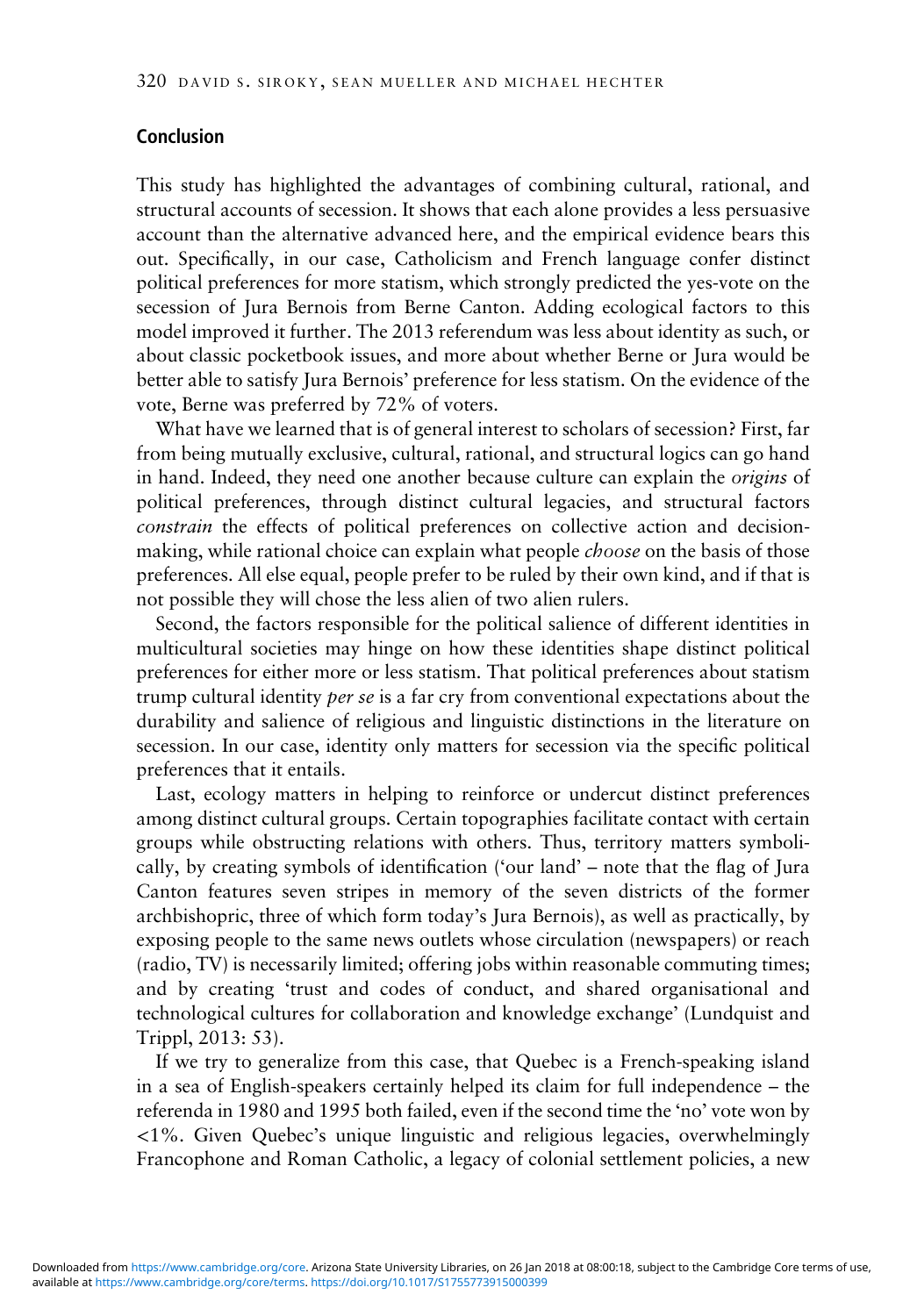<span id="page-18-0"></span>referendum on the independence of Quebec may be merely a matter of time. Similar considerations on the actual content and level of public service delivery, and not so much the ethnic underpinning of the polity itself, have played a role in Scotland. However, as external and internal referenda are not completely comparable, our findings must await validation in a high-stakes external secession referendum.

In conclusion, secession and referenda on secession are on the rise in Europe. The case of Jura Bernois has highlighted many of the same issues that arise in other cases of secession, namely group identity, political preferences over the role of the state and geography, and the excellent empirical evidence in this study has enabled us to test rival explanations of secession in a way that is rarely possible. Nevertheless, assessing the external validity of the proposed theoretical model remains an important task for future research.

#### Acknowledgments

This research was funded by a grant from the Institute for Social Science Research at Arizona State University. The authors thank the Swiss Federal Office of Justice and the Swiss Statistical Office for giving them access to census data for 1970, 1980, 1990, and 2000. The authors also thank all the participants of research workshops and conferences held in Berne, the Annual Meeting of the American Political Science Association in Washington, DC, a conference on 'Self-Determination in Europe' at the University of Berne, a workshop on 'Ethnicity and Religion', held at Arizona State University, the Annual Meeting of the Western Political Science Association, the Council for European Studies in Paris, the Association for the Study of Religion, Economics, and Culture at Chapman University, and the Southwest Mixed Methods Workshop at the University of New Mexico. The authors would like to thank Liam Anderson, Marissa Brookes, Rogers Brubaker, Joann Buehler, Lenka Bustikova, Miguel Carreras, Lars-Erik Cederman, Bridget Coggins, Kathleen Gallagher Cunningham, Jennifer Cyr, Lauren Duquette, Valery Dzutsati, Maureen Eger, Zachary Elkins, Tanisha Fazal, Béla Filep, Alain Gagnon, Anthony Gill, Sara Goodman, Ryan Griffiths, Chris Hale, John R. Hall, Eve Hepburn, Christine Horne, Mala Htun, Laurence Iannaccone, Jordan Kiper, Milli Lake, André Lecours, Julie Lucero, Devorah Manekin, John McCauley, Sara Niedzwiecki, Jami Nunez, Steven Pfaff, Philip Roeder, Aviel Roshwald, Andreas Schädel, Sarah Shair-Rosenfeld, Jared Rubin, Maria Saffon, Jason Seawright, Jason Sorens, Carli Steelman, Jody Vallejo, Mark von Hagan, and Carolyn M. Warner. For their hospitality and extensive discussions in Switzerland, the authors are grateful to Manfred Bühler, Marc Bühlmann, Emanuel Gogniat, Jean-Pierre Graber, Fabien Greub, Jean-Claude Rennwald, Daniel Rieder, and Maxime Zuber.

# References

Alesina, A. and E. La Ferrara (2000), 'Participation in heterogeneous communities'. Working paper No. 7155, National Bureau of Economic Research, Cambridge, MA.

Almond, G.A. and S. Verba (1965), The Civic Culture, Boston, MA: Little, Brown and Company.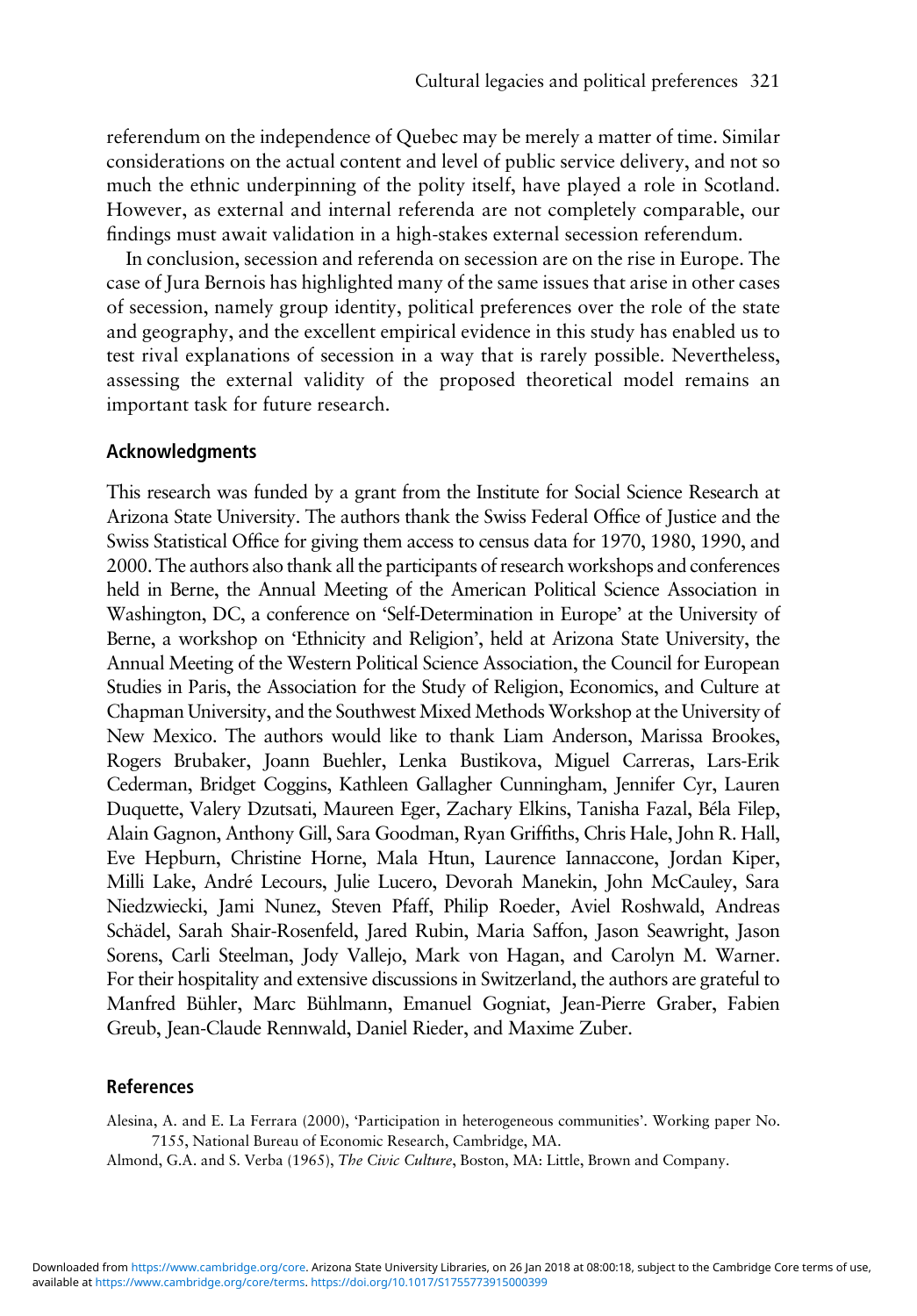<span id="page-19-0"></span>Amemiya, T. (1985), Advanced Econometrics, Cambridge, MA: Harvard University Press.

- Armingeon, K., F. Bertozzi and G. Bonoli (2004), 'Swiss worlds of welfare', West European Politics 27(1): 20–44.
- Ayres, R.W. (2000), 'Is separatism as contagious as the common cold or as cancer? Testing international and domestic explanations', Nationalism and Ethnic Politics 6(3): 91–113.
- Bieber, F. (2006), Post-War Bosnia: Ethnicity, Inequality and Public Sector Governance, New York, NY: Palgrave Macmillan.
- Bolton, P. and G. Roland (1997), 'The breakup of nations: a political economy analysis', The Quarterly Journal of Economics 112(4): 1057–1090.
- Bookman, M. (1992), 'Economic issues underlying secession: the cases of Slovenia and Slovakia', Communist Economies and Economic Transformation 4(1): 111–134.
- Bourdieu, P. (1977), Outline of a Theory of Practice, Cambridge, NY: Cambridge University Press.
- Brubaker, R. (2013), 'Language, religion and the politics of difference', Nations and Nationalism 19(1): 1–20.
- Buchanan, J. and R. Faith (1987), 'Secession and the limits of taxation: toward a theory of internal exit', The American Economic Review 77(5): 1023–1031.
- Bühlmann, M. and F. Caroni (2013), Similis Simili Gaudet. Die politische Kultur des Berner Juras im Vergleich mit dem Kanton Jura und dem Kanton Berne, Berne: Année Politique Suisse/University of Berne.
- Bundesamt für Statistik [Federal Statistical Office] (BFS) (1970, 2000, 2011, and 2015). Retrieved 1 May 2015 from<http://www.bfs.admin.ch>.
- Burnham, T.D. (1967), Logic: A Modern Introduction to Deductive Reasoning, New York, NY: Holt, Rinehart and Winston.
- Bustikova, L. and C. Corduneanu-Huci (2015), 'Clientelism, trust and historical state capacity'. Unpublished manuscript.
- Castles, F.G. (1994), 'On religion and public policy: does Catholicism make a difference?', European Journal of Political Research 25(1): 19–40.
- Cederman, L.-E., K.S. Gleditsch and H. Buhaug (2013), Inequality, Grievances, and Civil War, Cambridge: Cambridge University Press.
- Charron, N. and V. Lapunte (2013), 'Why do some regions in Europe have a higher quality of government', The Journal of Politics 75(3): 567–582.
- Collier, P. and A. Hoeffler (2002), 'The political economy of secession'. World Bank Development Research Group, Retrieved 25 May 2014 from [http://users.ox.ac.uk/ ~ ball0144/self-det.pdf](http://users.ox.ac.uk/�~�ball0144/self-det.pdf).
- Connor, W. (1994), Ethnonationalism: The Quest for Understanding, Princeton, NJ: Princeton University Press.
- Coppieters, B. and M. Huysseune (eds) (2002), Secession, History and the Social Sciences, Brussels: VUB Brussels University Press.
- Cox, K.R. (2002), Political Geography: Territory, State, and Society, Oxford: Blackwell Publishers.
- Crevoisier, C. (ed.) (2012), Atlas historique du Jura, Porrentruy: Société jurassienne d'Emulation/Cercle d'études historiques.
- Darden, K. and A. Gryzmala-Busse (2006), 'The great divide: literacy, nationalism, and the communist collapse', World Politics 59(1): 83–115.
- Davis, N.J. and R.V. Robinson (2012), Claiming Society for God: Religious Movements and Social Welfare in Egypt, Israel, Italy, and the United States, Bloomington, IN: Indiana University Press.
- Deschouwer, K. (2009), The Politics of Belgium, Basingstoke: Palgrave Macmillan.

Dion, S. (1996), 'Why is secession difficult in well-established democracies? Lessons from Quebec', British Journal of Political Science 26(2): 269–283.

- Durkheim, E. (1951), Suicide: A Study in Sociology, (translated by J.A. Spaulding & G. Simpson) New York, NY: The Free Press of Glencoe.
- Finanzverwaltung des Kantons Bern (2013), Steueranlagen der Gemeinden und Steuersätze der Kirchgemeinden für 2013, Bern: Finanzverwaltung des Kantons Bern.
- Fossati, F. and S. Häusermann (2014), 'Social policy preferences and party choice in the 2011 Swiss elections', Swiss Political Science Review 20(4): 590–611.
- Ganguillet, G. (1998), Le conflit jurassien: Genèse et trajectoire d'un conflit ethno-régional, Zurich: Bokos Druck.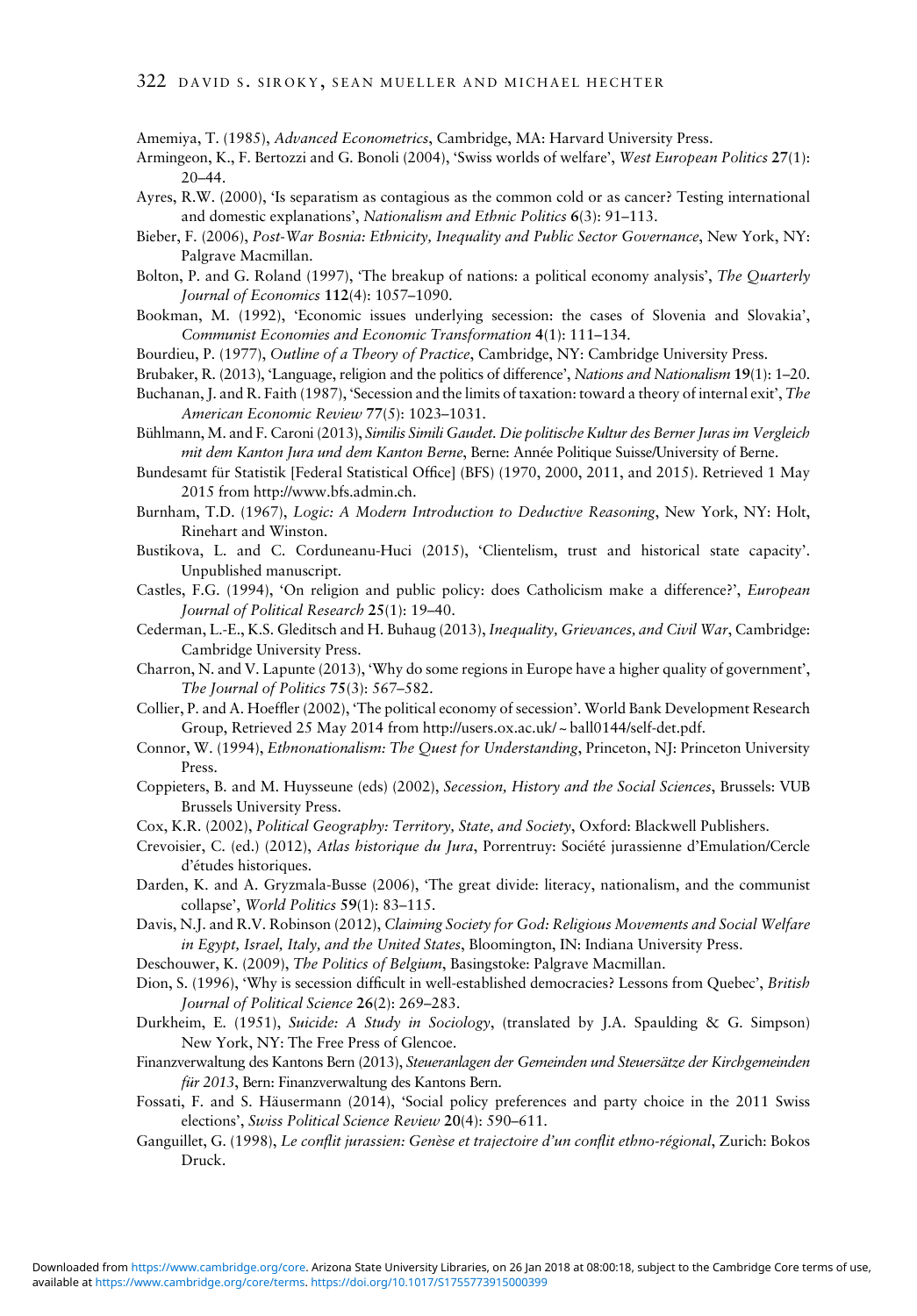- <span id="page-20-0"></span>Gilliland, A. (2012), 'Secession within federations', in Europäisches Zentrum für Föderalismus-Forschung Tübingen (ed.), Jahrbuch des Föderalismus, Baden-Baden: Nomos, pp. 39–49.
- Goldberg, A. (2014), 'The impact of religion on voting behaviour a multilevel approach for Switzerland', Swiss Political Science Review 20(2): 305–329.
- Google Maps (2014), various distance calculations. Retrieved 1 December 2014 from<https://maps.google.com>.
- Hechter, M. (1978), 'Group formation and the cultural division of labor', American Journal of Sociology 84(2): 293–318.
- —— (2000), Containing Nationalism, Oxford University Press.
- -(2004), 'From class to culture', American Journal of Sociology 110(2): 400-445.
- —— (2013), Alien Rule, New York, NY: Cambridge University Press.
- Horowitz, D. (1981), 'Patterns of ethnic separatism', Comparative Studies in Society and History 23(2): 165–195.
- —— (1985), Ethnic Groups in Conflict, Berkeley, CA: University of California Press.
- Jenkins, J.R.G. (1986), Jura Separatism in Switzerland, Oxford: Oxford University Press.
- Jordan, J. (2014), 'Religious belief, religious denomination, and preferences for redistribution: a comparison across 13 countries', West European Politics 37(1): 19–41.
- Katznelson, I. and B. Weingast (2005), Preferences and Institutions: Points of Intersection Between Historical and Rational Choice Institutionalism, New York, NY: Russell Sage Foundation.

Kitschelt, H., Z. Mansfeldova, R. Markowski and G. Toka (1999), Post-Communist Party Systems: Competition, Representation, and Inter-Party Cooperation, New York: Cambridge University Press.

- Kopstein, J.S. and J. Wittenberg (2011), 'Deadly communities: local political milieus and the persecution of Jews in occupied Poland', Comparative Political Studies 44(3): 259–283.
- Laponce, J. (2012), 'Language and sovereignty referendums: the convergence effect', Nationalism and Ethnic Politics 18(1): 113–128.
- Lijphart, A. (1971), 'Comparative politics and the comparative method', American Political Science Review 65(3): 682–693.
- Linder, W., R. Zürcher and C. Bolliger (2008), Gespaltene Schweiz geeinte Schweiz. Gesellschaftliche Spaltungen und Konkordanz bei den Volksabstimmungen seit 1874, Baden: hier + jetzt.
- Lindsey, D. (2012), 'The world from Berlin: Bavaria mulls an end to solidarity'. Der Spiegel International, July 18. Retrieved 1 September 2014 from [http://www.spiegel.de/international/germany/press](http://www.spiegel.de/international/germany/press-review-on-bavaria-s-decision-to-sue-against-solidarity-payments-a-845088.html)[review-on-bavaria-s-decision-to-sue-against-solidarity-payments-a-845088.html](http://www.spiegel.de/international/germany/press-review-on-bavaria-s-decision-to-sue-against-solidarity-payments-a-845088.html).
- Lipset, S.M. and S. Rokkan ((1990) [1967]), 'Cleavage structures, party systems and voter alignments', in P. Mair (ed.), The West European Party System, Oxford: Oxford University Press, pp. 91–138.
- Loveman, M. (1998), 'High-risk collective action: defending human rights in Chile, Uruguay, and Argentina', American Journal of Sociology 104(2): 477–525.
- Lundquist, K.-J. and M. Trippl (2013), 'Distance, proximity and types of cross-border innovation systems: a conceptual analysis', Regional Studies 47(3): 450–460.
- McPherson, M., L. Smith-Lovin and J.M. Cook (2001), 'Birds of a feather: homophily in social networks', Annual review of sociology 27: 415–444.
- Mitchell, T. (1991), 'The limits of the state: beyond statist approaches and their critics', American Political Science Review 85(1): 75–96.
- Mueller, S. (2013), 'Conflicting cantonalisms', L'Europe en Formation 369: 86–102.
- Muñoz, J. and M. Guinjoan (2013), 'Accounting for internal variation in nationalist mobilization: unofficial referendums for independence in Catalonia (2009–11)', Nations and Nationalism 19(1): 44–67.
- Muñoz, J. and R. Tormos (2014), 'Economic expectations and support for secession in Catalonia: between causality and rationalization', European Political Science Review 7(2): 315–341.
- Nadeau, R., P. Martin and A. Blais (1999), 'Attitude towards risk-taking and individual choice in the Quebec referendum on sovereignty', British Journal of Political Science 29(3): 523–539.
- Nisbett, R.E. and D. Cohen (1996), Culture of Honor : The Psychology of Violence in the South, Boulder, CO: Westview Press.
- Oesch, D. (2006), Redrawing the Class Map: Stratification and Institutions in Britain, Germany, Sweden and Switzerland, Basingstoke: Palgrave Macmillan.
- Oesch, D. and L. Rennwald (2010), 'The class basis of Switzerland's cleavage between the New Left and the Populist Right', Swiss Political Science Review 16(3): 343–371.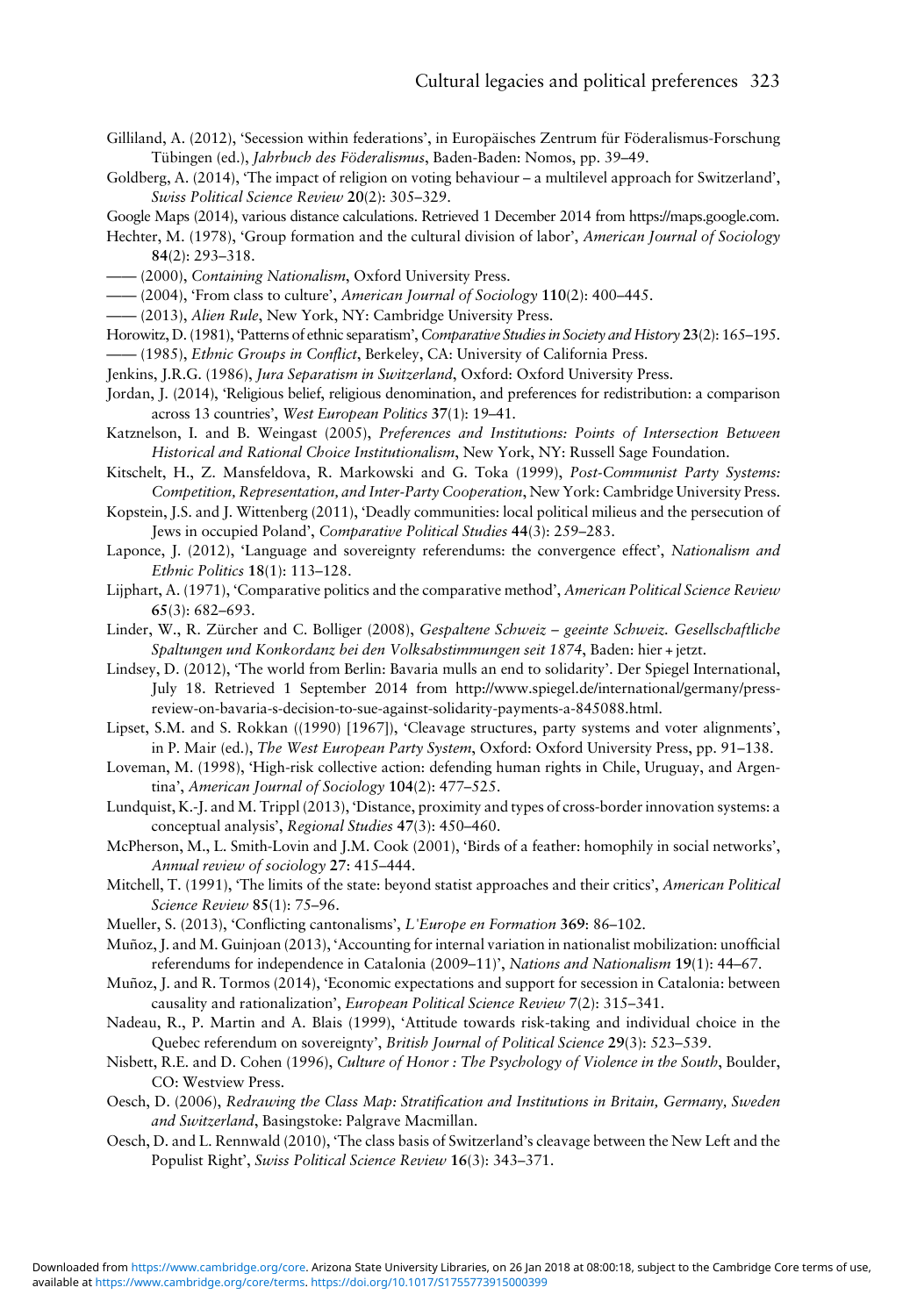- <span id="page-21-0"></span>Peisakhin, L. (2015), 'Long shadow of the past: identity, norms, and political behavior'. PhD Dissertation, Yale University, 2012.
- Petersen, R. (2002), Understanding Ethnic Violence, Cambridge: Cambridge University Press.
- Pichard, A. (2004), La question jurassienne: Avant et après la naissance du 23<sup>e</sup> canton Suisse, Lausanne: Presses polytechniques et universitaires romandes.
- Pop-Eleches, G. (2007), 'Historical legacies and post-communist regime change', The Journal of Politics 69(4): 908–926.
- Pop-Eleches, G. and J. Tucker (2011), 'Communism's shadow: historical legacies, and political values and behavior'. Unpublished manuscript.
- Posner, D. (2004), 'The political salience of cultural difference: why Chewas and Tumbukas are allies in Zambia and adversaries in Malawi', American Political Science Review 98(4): 529–545.
- Qvortrup, M. (2014), Referendums and Ethnic Conflict, Philadelphia, PA: University of Pennsylvania Press.
- Rapp, C., R. Traunmüller, M. Freitag and A. Vatter (2014), 'Moral politics: the religious factor in referenda voting', Politics and Religion 7(2): 418–443.
- Rennwald, J.-C. (1995), Nord-Sud, le Partage: Ce qui pourrait être un Canton de Jura à 6 districts, Courrendlin: Communication Jurassienne et Européenne.
- Richter, D. (2005), Sprachenordnung und Minderheitenschutz im schweizerischen Bundesstaat. Relativität des Sprachenrechts und Sicherung des Sprachenfriedens, Heidelberg: Springer.
- Roccas, S. and B. Brewer Marilynn (2002), 'Social identity complexity', Personality and Social Psychology Review 6(29): 88–106.
- Rokkan, S. and D. Urwin (1983), Economy, Territory, Identity. Politics of West European Peripheries, London, Beverly Hills, CA, New Delhi: Sage Publications.
- Rutherford, A., D. Harmon, J. Werfel, A.S. Gard-Murray, S. Bar-Yam, A. Gros, R. Xulvi-Brunet and Y. Bar-Yam (2014), 'Good fences: the importance of setting boundaries for peaceful coexistence', PLoS ONE 9(5): e95660.
- Sambanis, N. and B. Milanovic (2014), 'Explaining regional autonomy differences in decentralized countries', Comparative Political Studies 47(13): 1830–1855.
- Schumacher, J.-J. (2005), L'assemblée interjurassien: Histoire et perspectives, Porrentruy: Société jurassienne d'Emulation.
- Shefter, M. (1977), 'Party and patronage: Germany, England, and Italy', Politics and Society 7(4): 403–451.
- —— (1994), Political Parties and the State. The American Historical Experience, Princeton, NJ: Princeton University Press.
- Simeon, R. (2009), 'Constitutional design and change in federal systems', The Journal of Federalism 39(2): 241–261.
- Simmel, G. (1955), Conflict and the Web of Group Affiliations, New York, NY: Free Press.
- Simpson, B., M. Brashears, E. Gladstone and A. Harrell (2014), 'Birds of different feathers cooperate together: no evidence for altruism homophily in networks', Sociological Science 1: 542–564.
- Slezkin, Y. (1994), 'The USSR as a communal apartment, or how a socialist state promoted ethnic particularism', Slavic Review 53(2): 414–452.
- Smith, A. (1986), The Ethnic Origins of Nations, Oxford: Basil Blackwell.
- Snyder, R. (2001), 'Scaling down: the subnational comparative method', Studies in Comparative International Development 36(1): 93–110.
- Sobel, M. (1982), 'Asymptotic confidence intervals for indirect effects in structural equations models', in S. Leinhardt (ed.) Sociological Methodology, San Francisco, CA: Jossey-Bass, pp. 290–312.
- Sorens, J. (2012), Secessionism: Identity, Interest, Strategy, Montréal, Kingston, London, Ithaca, NY: McGill-Queen's University Press.
- Steinmo, S. (2008), 'Historical institutionalism', in D. Della Porta and M. Keating (eds), Approaches and Methodologies in the Social Sciences, Cambridge: Cambridge University Press, pp. 118–138.
- Steinmo, S., K. Thelen and F. Longstreth (eds) (1992), Structuring Politics: Historical Institutionalism in Comparative Politics., Cambridge: Cambridge University Press.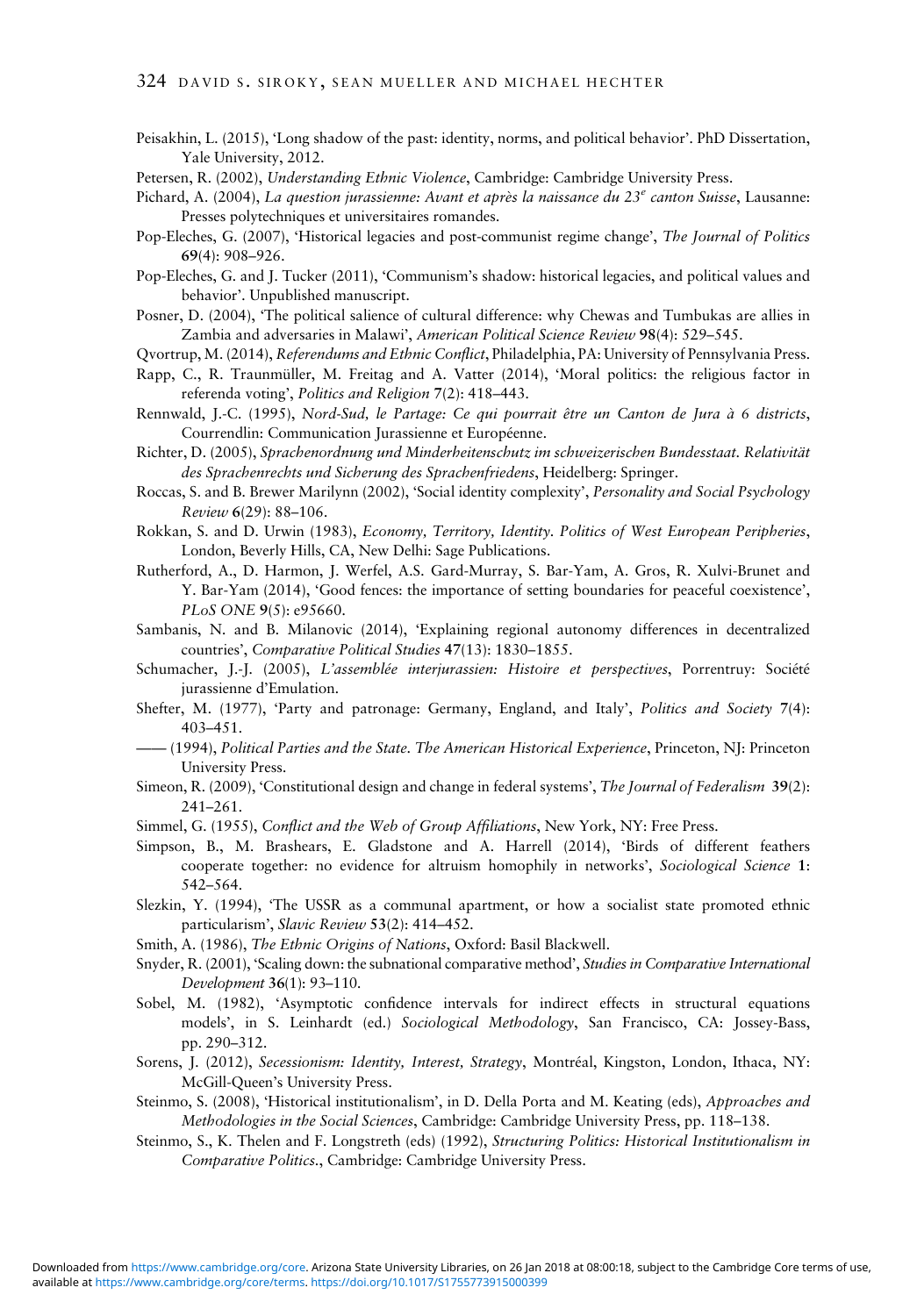- <span id="page-22-0"></span>Talhelm, T., X. Zhang, S. Oishi, C. Shimin, D. Duan, X. Lan and S. Kitayama (2014), 'Large-scale psychological differences within China explained by rice versus wheat agriculture', Science 344 (6184): 603–608.
- Toft, M.D. (2012), 'Self-determination, secession, and civil war', Terrorism and Political Violence 24(4): 581–600.
- Vatter, A. (2014), 'Kantone', in P. Knoepfel, Y. Papadopoulos, P. Sciarini, A. Vatter and S. Häusermann (eds), Handbuch der Schweizer Politik/Manuel de la politique suisse, Zürich: Verlag NZZ, pp. 245–274.
- Wimmer, A. (2002), Nationalist Exclusion and Ethnic Conflict: Shadows of Modernity, Cambridge: Cambridge University Press.
- Wittenberg, J. (2006), Crucibles of Political Loyalty: Church Institutions and Electoral Continuity in Hungary, New York: Cambridge University Press.
- $-(2015)$ , 'Conceptualizing historical legacies', East European Politics & Societies 29(2): 366–378.
- Wittman, D. (1991), 'Nations and states: mergers and acquisitions; dissolutions and divorce', The American Economic Review 81(2): 126–129.
- Zellner, A. (1962), 'An efficient method of estimating seemingly unrelated regression equations and tests for aggregation bias', Journal of the American Statistical Association 57: 348–368.
- Zellner, A. and T. Ando (2010), 'A direct Monte Carlo approach for Bayesian analysis of the seemingly unrelated regression model', Journal of Econometrics 159(1): 33–45.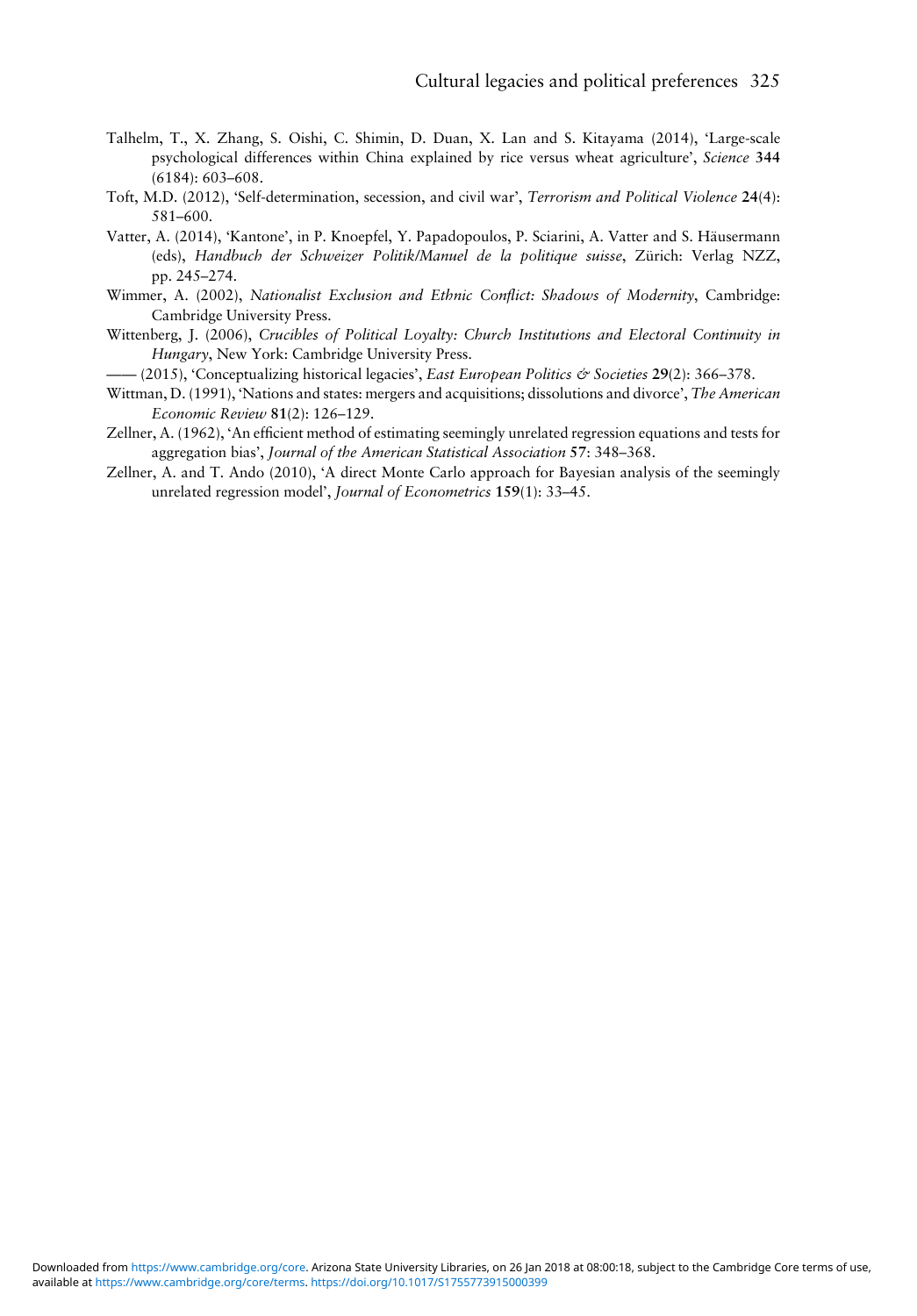# <span id="page-23-0"></span>Appendix

# Table A1. Variable descriptions

| Variables                              | Description                                                                                                                                         | N  | Minimum  | Maximum | Mean    | <b>SD</b> |
|----------------------------------------|-----------------------------------------------------------------------------------------------------------------------------------------------------|----|----------|---------|---------|-----------|
| % In favor of joining Jura             | Share of pro-JU voters in November 2013 referendum                                                                                                  | 49 | 2.44     | 55.36   | 25.16   | 10.73     |
| % Catholics                            | Share of Catholics in 2000                                                                                                                          | 49 | 3.70     | 58.99   | 25.83   | 11.39     |
| % French-speakers                      | Share of French-speakers in 2000                                                                                                                    | 49 | 8.86     | 95.65   | 79.58   | 20.56     |
| % French-Catholic                      | Share of French-speaking Catholics (2000)                                                                                                           | 49 | 0.00     | 54.50   | 20.50   | 10.85     |
| % Left-wing voters                     | Share of left-wing parties at 2014 cantonal elections $(PS + PSA)^{a}$                                                                              | 49 | 0.00     | 44.70   | 27.54   | 9.96      |
| % Pro-gun control                      | % yes to the weapons' control initiative (February 2011)                                                                                            |    | 6.90     | 59.48   | 37.55   | 10.31     |
| $%$ Catholics $\times$ proximity       | % Catholics times Proximity to Delémont                                                                                                             |    | 0.00     | 2536.57 | 707.23  | 561.61    |
| $%$ French-speakers $\times$ proximity | % French-speakers times Proximity to Delémont                                                                                                       | 49 | 0.00     | 4112.95 | 2080.64 | 1225.90   |
| Left $\times$ proximity                | % Left-wing voters times Proximity to Delémont                                                                                                      | 49 | 0.00     | 1801.71 | 719.72  | 487.20    |
| Guns $\times$ proximity                | % Pro-gun control times Proximity to Delémont                                                                                                       | 49 | 0.00     | 2285.88 | 950.84  | 540.60    |
| Proximity to Delémont                  | Proximity to Delémont (46 – travel time by car)                                                                                                     | 49 | $\Omega$ | 46      | 26.16   | 12.48     |
| Increase in % French-Catholics         | % increase in French-speaking Catholics 1970 to 2000                                                                                                | 49 | $-7.16$  | 18.01   | 7.13    | 5.66      |
| Age                                    | Mean age of LG (2000)                                                                                                                               | 49 | 30.84    | 42.87   | 39.26   | 2.43      |
| Tax coefficient                        | Local tax rate in 2013                                                                                                                              | 49 | 1.50     | 2.28    | 1.90    | 0.17      |
| <b>CDL</b>                             | Cultural division of labor, measured as the average difference in class<br>(mean of German-Protestants minus mean of French-Catholics) <sup>b</sup> | 49 | $-2.10$  | 0.28    | $-0.31$ | 0.45      |

aValues for the municipalities that have merged on 1 January 2014 have been imputed from the merged commune.

<sup>b</sup>As there were no French-speaking Catholics in Seehof and Schelten in 2000, we have assumed a value of 0 for them.